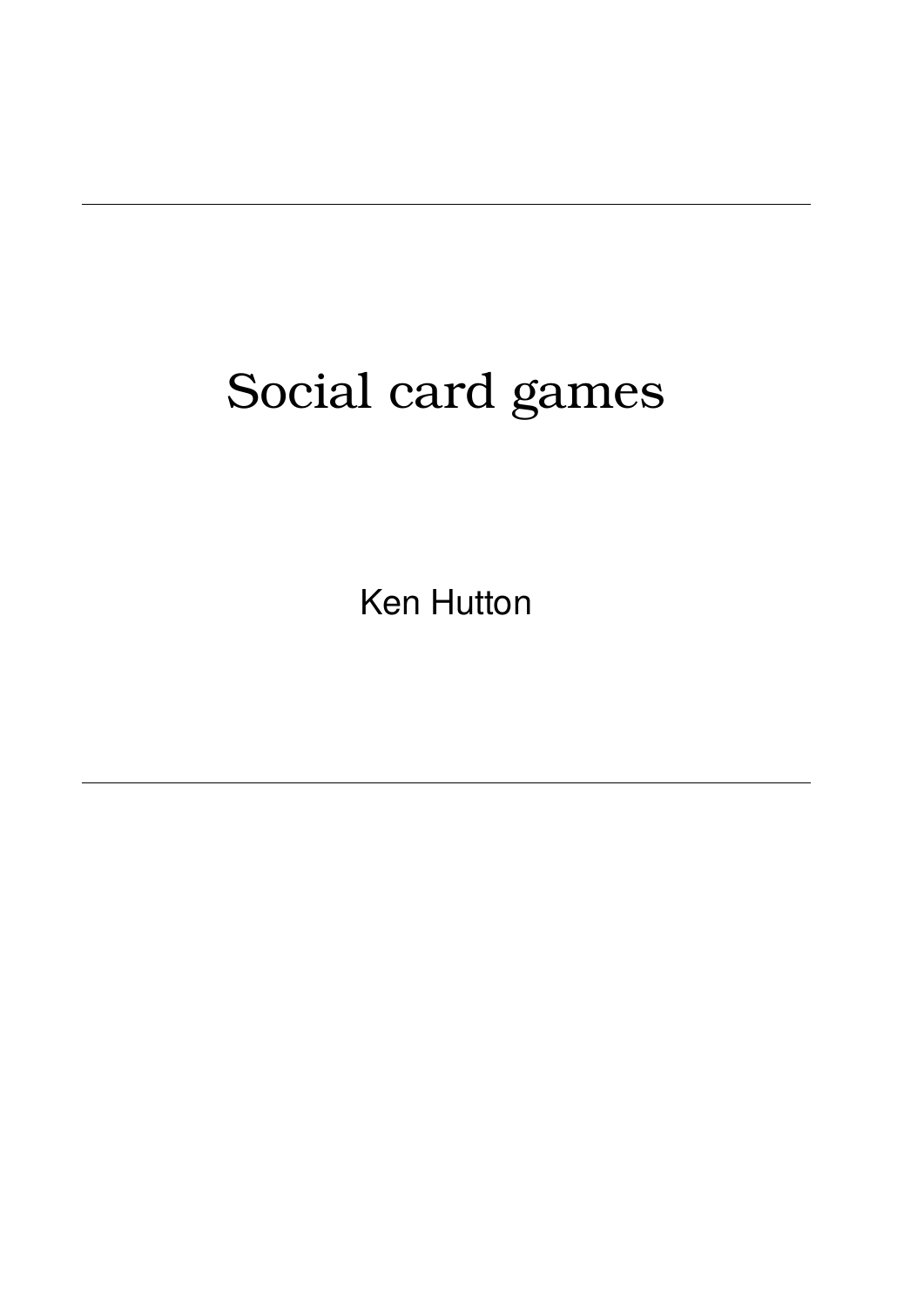© 2021 Ken Hutton. https://kenhutton.uk ISBN 978-1-9168759-1-3

Other available formats:

- eBook: ISBN 978-1-9168759-0-6
- A4 large print (8.268 × 11.693"): ISBN 978-1-9168759-2-0

Fonts are from the TeX Gyre colection – Bonum for the title on the cover and title page, Heros for other headings and Pagella (with Heros' quote marks) for the main text.

The main software used to create this book was:

- GraphicsMagick and the GNU image manipulation program (GIMP) – for cover design and processing illustrations and score sheets.
- The Vim text editor to write and edit the content, markup and filter programs.
- GNU Awk to process the ebook's xhtml and to convert it to ConTeXt.
- epubcheck and Info-zip's zip to test and put together the ebook.
- ConTeXt and pdfTeX to generate the pdf for print.
- git to keep a record of edits and if necessary revert changes.
- Guix system, Linux, GNU Make, Bourne-Again SHell (bash) and Coreutils – to stick all the other software together and make it work.

All of that is Free Software, so thank you to everyone who has contributed to those projects and to the Free Software community at large.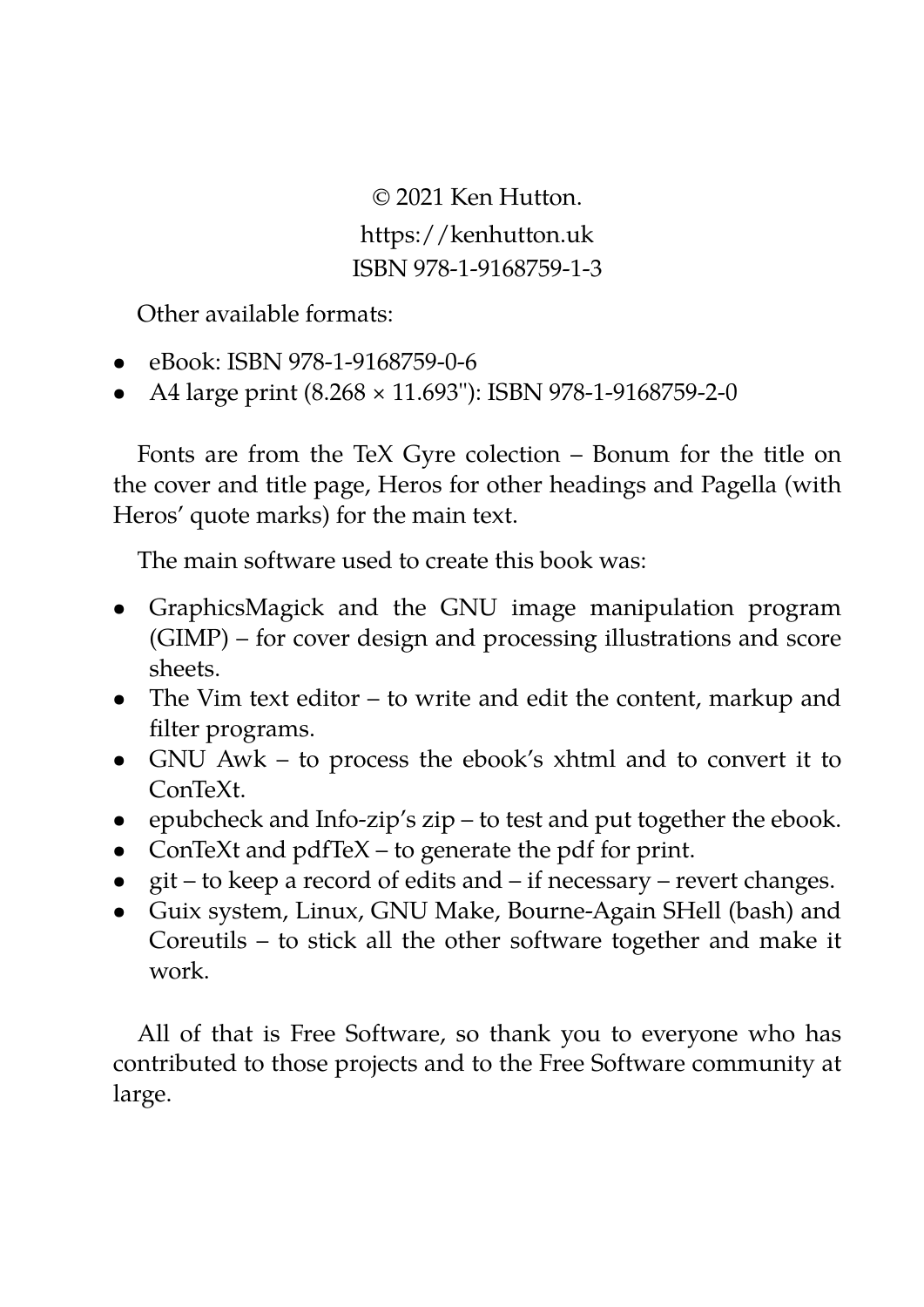## **Contents**

| Preface                                                                                                    | 10 |
|------------------------------------------------------------------------------------------------------------|----|
|                                                                                                            | 12 |
|                                                                                                            | 15 |
|                                                                                                            | 15 |
| The overhand shuffle $\dots\dots\dots\dots\dots\dots\dots\dots\dots\dots\dots\dots\dots\dots\dots$         | 16 |
| The Indian shuffle $\dots\dots\dots\dots\dots\dots\dots\dots\dots\dots\dots\dots\dots\dots\dots$           | 17 |
|                                                                                                            | 18 |
|                                                                                                            | 18 |
|                                                                                                            | 19 |
| Tricks                                                                                                     | 20 |
|                                                                                                            | 20 |
|                                                                                                            | 21 |
| General rules for capture games $\ldots \ldots \ldots \ldots \ldots \ldots \ldots \ldots \ldots$           | 22 |
|                                                                                                            | 22 |
|                                                                                                            | 23 |
|                                                                                                            | 24 |
| Ranks and suits $\ldots \ldots \ldots \ldots \ldots \ldots \ldots \ldots \ldots \ldots \ldots \ldots$      | 24 |
|                                                                                                            | 25 |
|                                                                                                            | 25 |
|                                                                                                            | 26 |
| HIGH COCKALORUM (2-10 players)                                                                             | 27 |
| Hands, pitches, rounds and matches                                                                         | 28 |
| $S$ POONS $(2-13$ players) $\dots \dots \dots \dots \dots \dots \dots \dots \dots \dots \dots \dots \dots$ | 29 |
|                                                                                                            | 30 |
|                                                                                                            | 31 |
| SQUIFFY DANCER (2-12 players)                                                                              | 31 |
|                                                                                                            | 33 |
|                                                                                                            | 34 |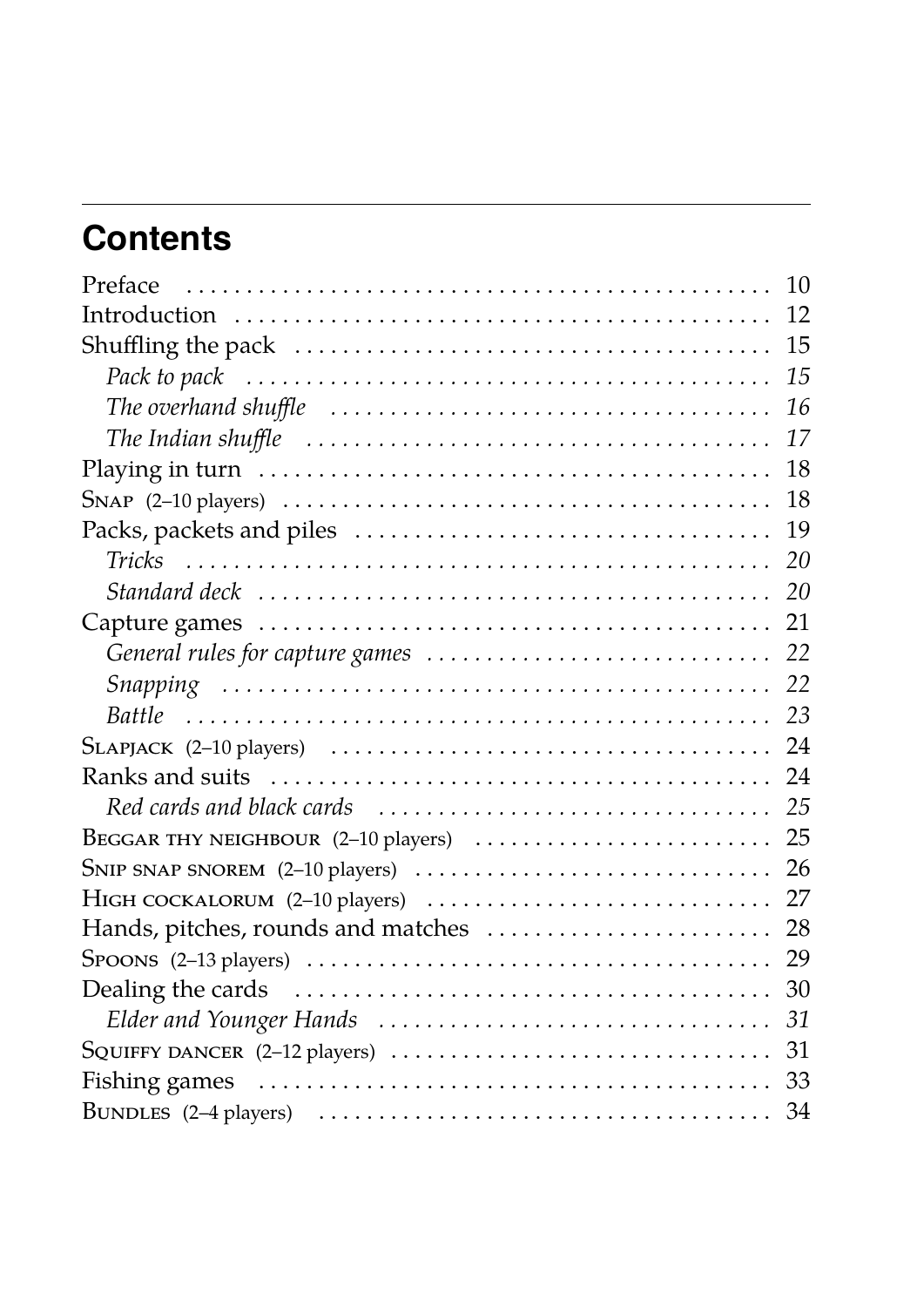| 35                                                                                                                         |
|----------------------------------------------------------------------------------------------------------------------------|
| 36<br>$Cucc \text{COO}$ (2–12 players, or more) $\ldots \ldots \ldots \ldots \ldots \ldots \ldots \ldots \ldots$           |
| 38<br>CHEAT $(2-6$ players) $\ldots \ldots \ldots \ldots \ldots \ldots \ldots \ldots \ldots \ldots \ldots \ldots \ldots$   |
| 40                                                                                                                         |
| 40                                                                                                                         |
| 41                                                                                                                         |
| 41                                                                                                                         |
| 42                                                                                                                         |
| 45<br>GO FISH $(3-6$ players) $\ldots \ldots \ldots \ldots \ldots \ldots \ldots \ldots \ldots \ldots \ldots \ldots \ldots$ |
| 47<br>$H$ APPY FAMILIES (3–6 players) $\ldots \ldots \ldots \ldots \ldots \ldots \ldots \ldots \ldots$                     |
| 47                                                                                                                         |
| 48                                                                                                                         |
| 48<br>THIRTY ONE BONES (1–5 players, or more)                                                                              |
| 51                                                                                                                         |
| 53<br>Trumps                                                                                                               |
| 53                                                                                                                         |
| 54<br>SEVEN CARD WHIST $(2-7$ players)                                                                                     |
| 55                                                                                                                         |
| 57                                                                                                                         |
| 58<br>KNOCKOUT WHIST (3-7 players)                                                                                         |
| 59                                                                                                                         |
| 60                                                                                                                         |
| 61                                                                                                                         |
| BASIC RUMMY (2-6 players, 3-4 best)<br>63                                                                                  |
| 65<br>$Some alternative rules \dots \dots \dots \dots \dots \dots \dots \dots \dots \dots \dots \dots \dots \dots$         |
| 66<br>$B$ LOCK RUMMY $(2-6$ players) $\ldots \ldots \ldots \ldots \ldots \ldots \ldots \ldots \ldots$                      |
| 66                                                                                                                         |
| 67                                                                                                                         |
| 68                                                                                                                         |
| 70<br>NEVER-ENDING SPACE RACE (for even more players)                                                                      |
| 70                                                                                                                         |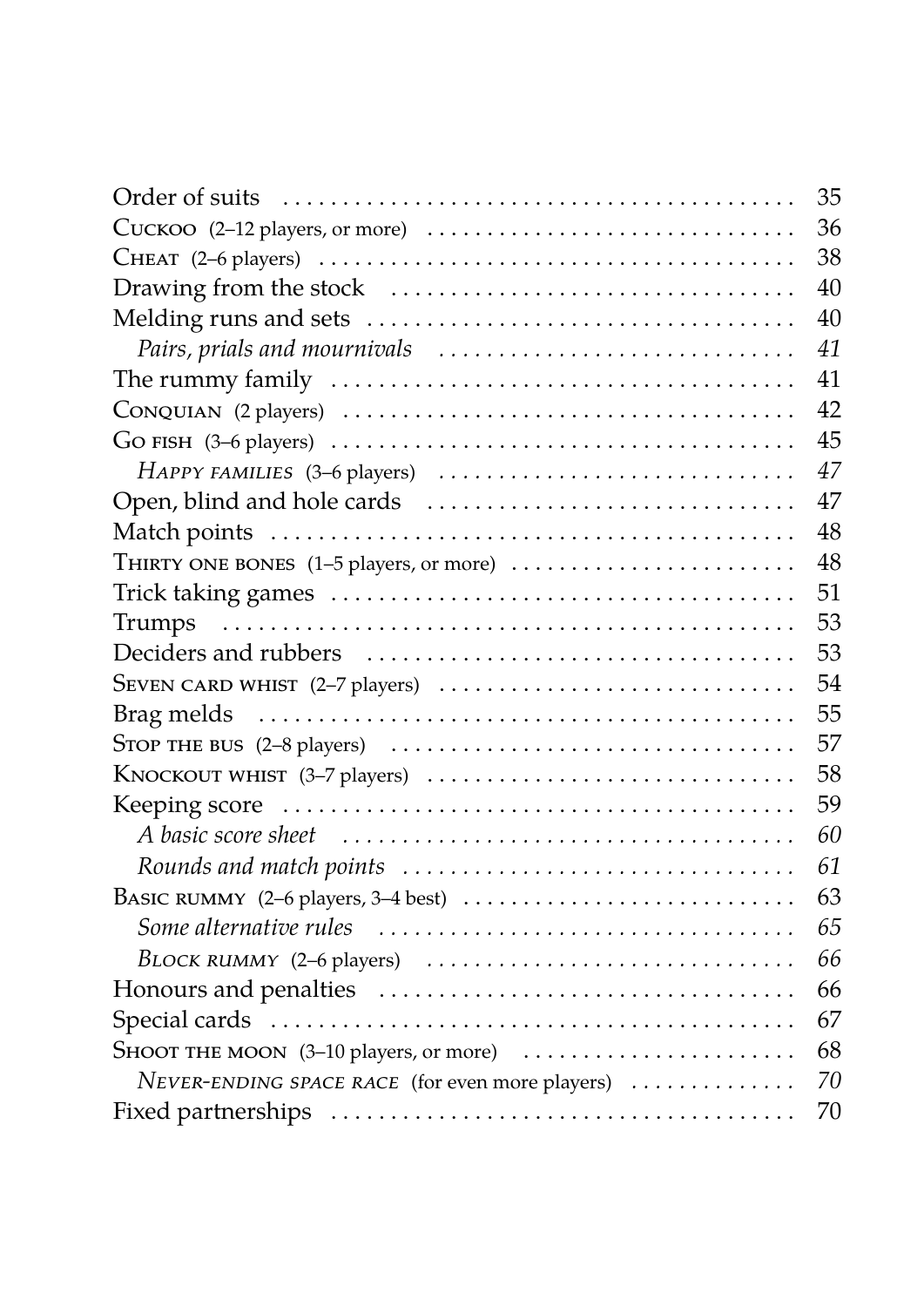| PARTNERSHIP WHIST (4 players in fixed partnerships)                                                           | 71  |
|---------------------------------------------------------------------------------------------------------------|-----|
| SEVEN RUMMY $(2-5$ players, 3 best) $\dots \dots \dots \dots \dots \dots \dots \dots \dots \dots$             | 72  |
|                                                                                                               | 75  |
|                                                                                                               | 75  |
|                                                                                                               | 76  |
|                                                                                                               | 77  |
| LAUGH AND LIE DOWN (3–6 players)                                                                              | 77  |
| A five player pitch $\ldots \ldots \ldots \ldots \ldots \ldots \ldots \ldots \ldots \ldots \ldots \ldots$     | 78  |
| Pitches with $3, 4$ or 6 players. $\ldots \ldots \ldots \ldots \ldots \ldots \ldots \ldots \ldots$            | 81  |
|                                                                                                               | 81  |
|                                                                                                               | 82  |
|                                                                                                               | 83  |
|                                                                                                               | 84  |
|                                                                                                               | 85  |
|                                                                                                               | 90  |
| FISHING FOR TENS $(2-4$ players) $\ldots \ldots \ldots \ldots \ldots \ldots \ldots \ldots \ldots$             | 91  |
|                                                                                                               | 94  |
| OH HELL $(3-7$ players) $\dots \dots \dots \dots \dots \dots \dots \dots \dots \dots \dots \dots \dots \dots$ | 94  |
| Scratch scoring $\ldots \ldots \ldots \ldots \ldots \ldots \ldots \ldots \ldots \ldots \ldots \ldots \ldots$  | 96  |
| $Oy$ vey scoring $\ldots \ldots \ldots \ldots \ldots \ldots \ldots \ldots \ldots \ldots \ldots \ldots$        | 96  |
|                                                                                                               | 97  |
|                                                                                                               | 99  |
|                                                                                                               | 100 |
| <i>Hotfoot league</i> (4 players to mix up a fixed partnership game) $\dots \dots$                            | 101 |
| <i>Outsider league</i> (5 players to mix up a fixed partnership game; 3,                                      |     |
|                                                                                                               | 101 |
| Clockwise league (4 or 6 players in 2 player pitches)                                                         | 102 |
| Seat-swap league (4 players in 2 player pitches)                                                              | 102 |
| Rotating team league (Any number of players in 2 teams playing                                                |     |
|                                                                                                               | 103 |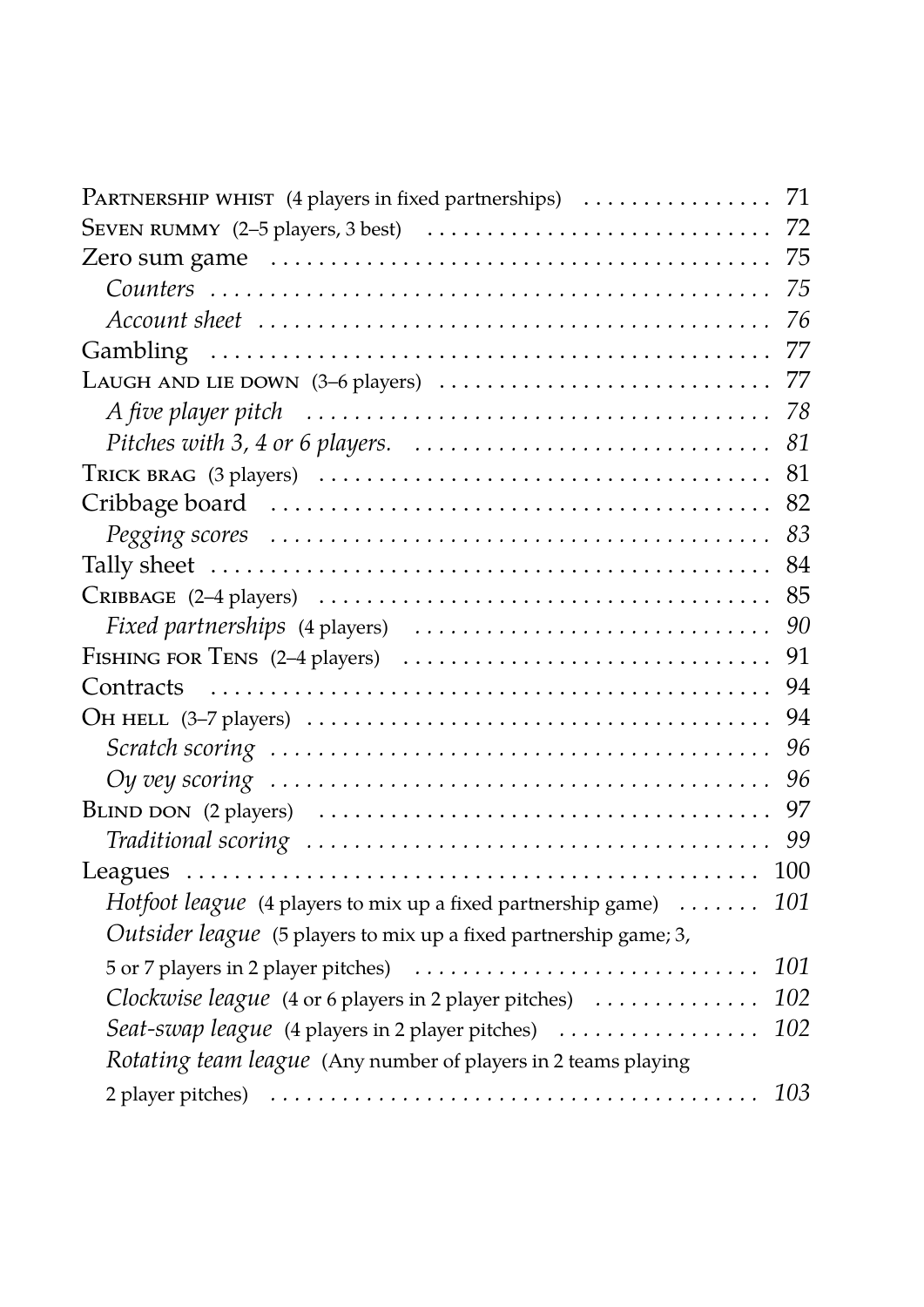| <i>Winner(s) stay on</i> (Slightly more players than would normally                                           |     |
|---------------------------------------------------------------------------------------------------------------|-----|
|                                                                                                               | 103 |
| Loser(s) stay on (Slightly more players than would normally                                                   |     |
|                                                                                                               | 104 |
| $Sum$ -RUN-SET $(2-5$ players) $\dots \dots \dots \dots \dots \dots \dots \dots \dots \dots \dots \dots$      | 104 |
|                                                                                                               | 107 |
| League play $(4-5$ players) $\ldots \ldots \ldots \ldots \ldots \ldots \ldots \ldots \ldots \ldots$           | 107 |
| $GIN$ RUMMY (2 players) $\ldots \ldots \ldots \ldots \ldots \ldots \ldots \ldots \ldots \ldots \ldots \ldots$ | 108 |
| League play $(3-7$ players, or more) $\ldots \ldots \ldots \ldots \ldots \ldots \ldots$                       | 111 |
|                                                                                                               | 111 |
| $\mathbf{Quin}$ TO (4 players in fixed partnerships) $\dots\dots\dots\dots\dots\dots\dots\dots$               | 111 |
| <i>League play</i> $(4-5$ players in varying partnerships) $\ldots \ldots \ldots \ldots$                      | 114 |
|                                                                                                               | 114 |
|                                                                                                               | 115 |
| League play $(3-7$ players) $\ldots \ldots \ldots \ldots \ldots \ldots \ldots \ldots \ldots \ldots$           | 118 |
| TWO PAIR'S COMPENDIUM (4 players in fixed partnerships)                                                       | 118 |
| DISLOYALTY COMPENDIUM (4-5 players in varying partnerships)                                                   | 119 |
|                                                                                                               | 119 |
|                                                                                                               | 120 |
| BURDEN COMPENDIUM $(3-5$ players) $\dots\dots\dots\dots\dots\dots\dots\dots\dots$                             | 125 |
| $R$ HAPSODY (2–12 players, or more) $\dots\dots\dots\dots\dots\dots\dots\dots\dots\dots\dots$                 | 126 |
| NEVER-ENDING RHAPSODY (2-12 seats, players come and go)                                                       | 128 |
|                                                                                                               | 130 |
| Wild cards                                                                                                    | 131 |
| LIAR POKER (2-8 players, or more)                                                                             | 131 |
| COMPENDIUM IN THE WOODS (2-8 players)                                                                         | 135 |
| OWN TRUMPS $(2-4, 4 \text{ best}) \dots \dots \dots \dots \dots \dots \dots \dots \dots \dots \dots \dots$    | 136 |
|                                                                                                               | 138 |
| LIVERPOOL RUMMY $(3-5$ players) $\ldots \ldots \ldots \ldots \ldots \ldots \ldots \ldots$                     | 141 |
|                                                                                                               | 143 |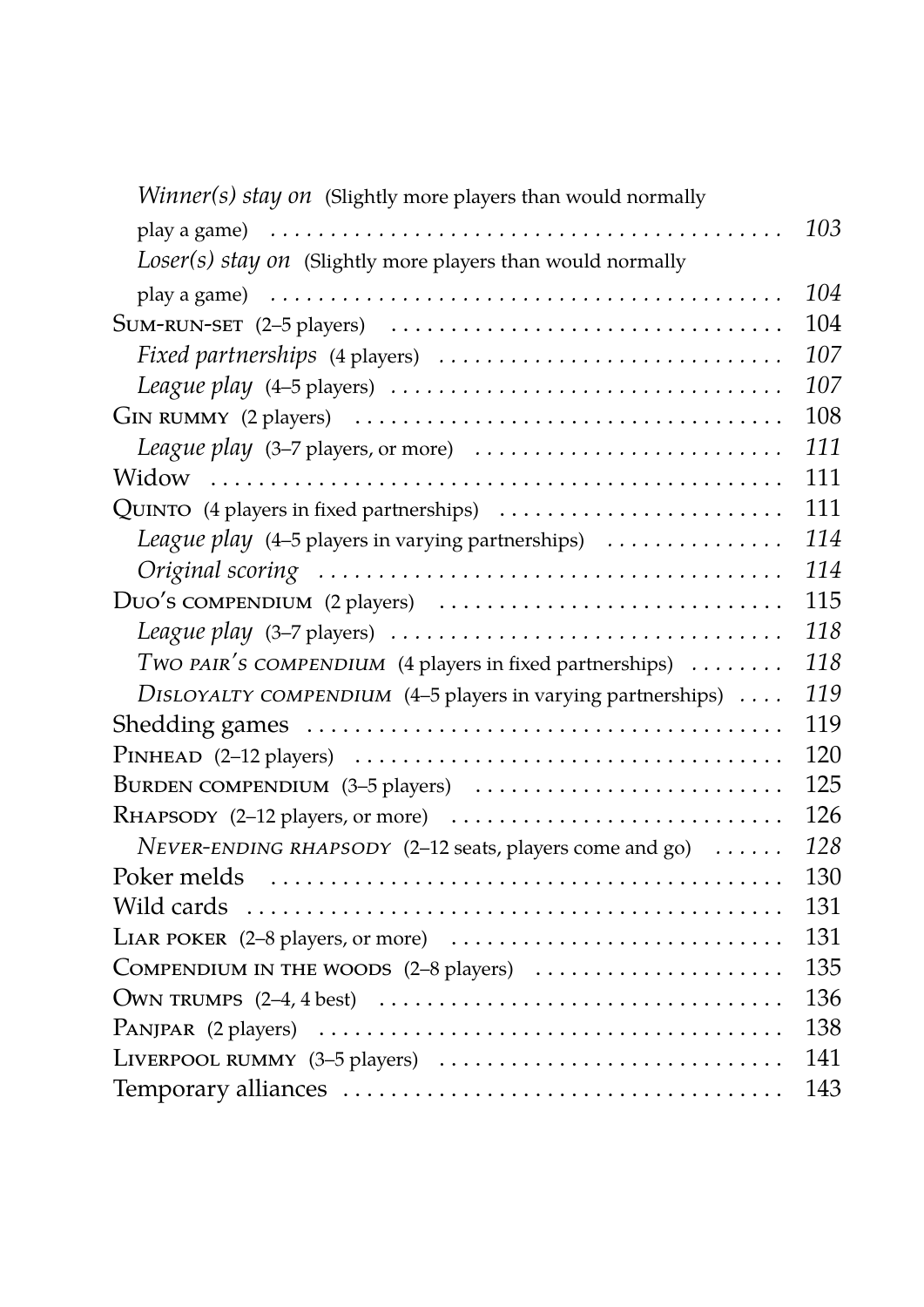| PLANTAGENET (5 players with temporary alliances)  144                                           |     |
|-------------------------------------------------------------------------------------------------|-----|
|                                                                                                 |     |
|                                                                                                 |     |
| SOLO WHIST (4 players with temporary alliances) $\ldots \ldots \ldots \ldots \ldots \ldots 155$ |     |
|                                                                                                 |     |
|                                                                                                 |     |
|                                                                                                 |     |
| CONTESTING TWENTY (4 players in fixed partnerships) $\ldots \ldots \ldots \ldots 162$           |     |
|                                                                                                 |     |
|                                                                                                 |     |
| LOOKING FOR FRIENDS $(5-12$ players with temporary alliances) $\dots\dots\dots$                 | 170 |
|                                                                                                 |     |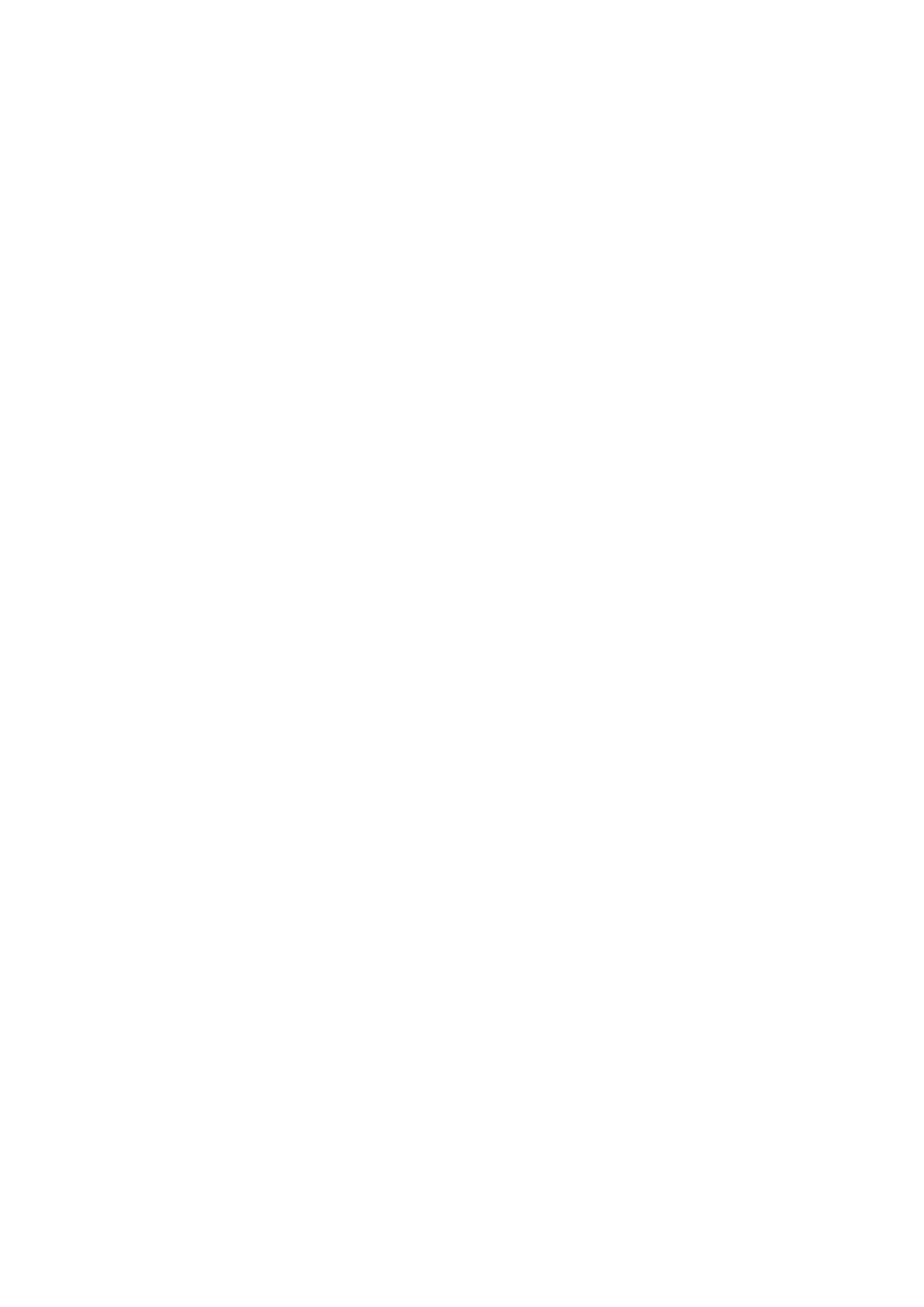## **Preface**

Working on this book began as a recovery project after a chest infection and I'm a little surprised to find it finished and ready to publish – even if it has taken over two years. It may never have gotten this far if the world hadn't become sick just as I was recovering. It's September 2021 as I write this and the UK has no legal restrictions to supress Covid. We're expecting an October lockdown in the UK, ever since the government officially denied planning one. So panic buying is back, bad enough to drain the petrol stations of fuel every day.

I'm staying out of that, but I think I can empathise with how those people are feeling. Like many people, I had a hard time coming out of lockdown and getting back into the world – hard enough to delay this book by at least a month. The vaccines are reassuring, but not enough to stop me suffering anxiety attacks. Still, I have seen more of friends and family and I've been heading out into town and country, exploring those nearby places I used to take for granted. And I've been playing cards again – playing online has never held the same appeal for me as passing the time with good company. I hope this book feels as relevant to potential readers as it does to me.

Publishing a book today is a scary prospect – am I really going to make two years wages out of this? There are so many options and so many people ready to assure you that the money you spend on their services will be worth it. The reality seems to be that things are changing so much right now that even experienced professionals can't be sure they are giving the right advice. So I feel like I'm betting two years wages on the roll of a dice – and I don't like to gamble.

The process of creating the book has been about 50% pleasure and 50% pain. Pleasure from the creativity, the problem solving and the reminiscences brought about by thinking about the people I have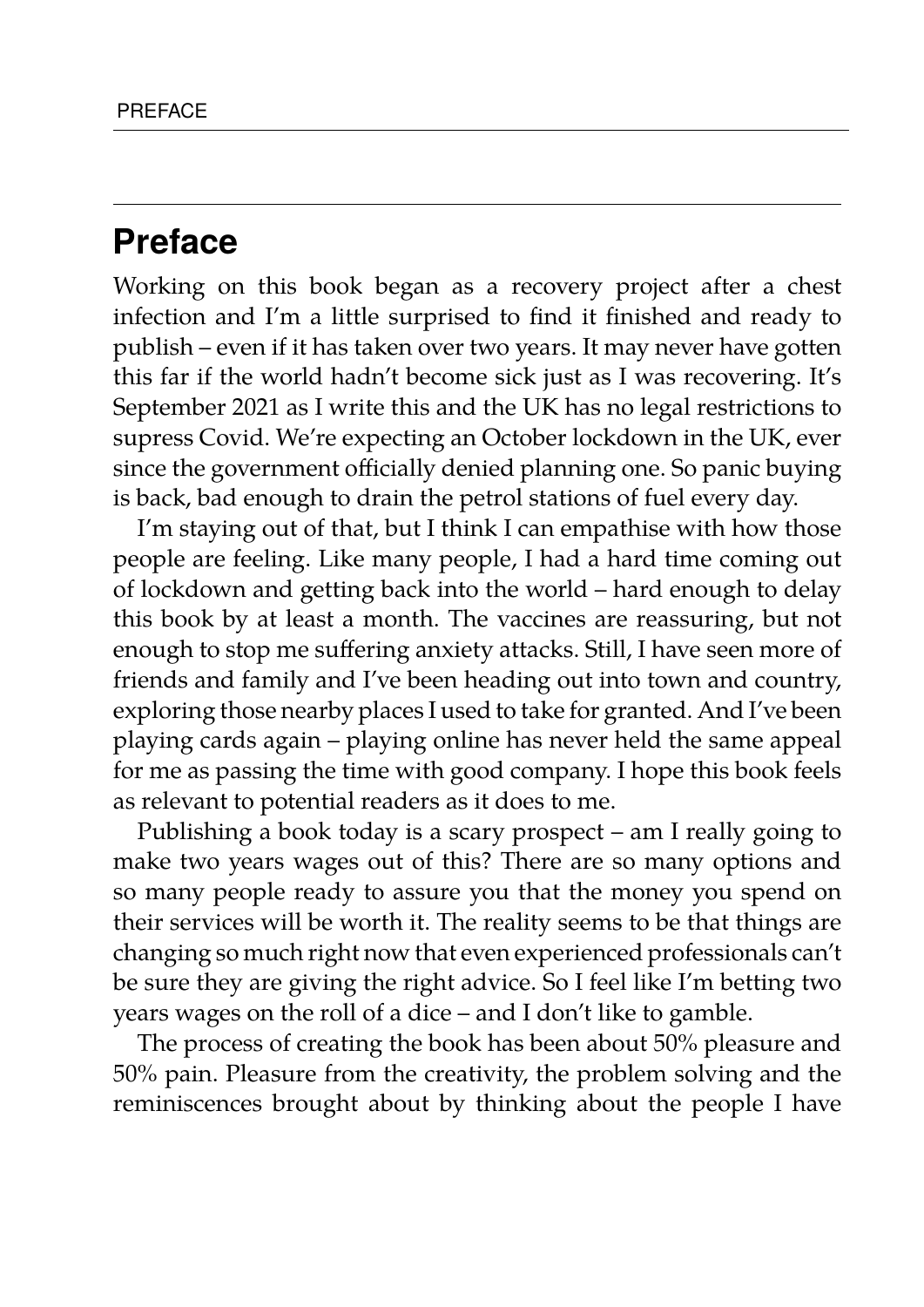played these games with. Pain from fear of failure and the laborious restructuring that comes from one of two causes. I made some poor decisions early on like working on the print version first and not considering the ebook from the start – it turns out it's much easier to convert xhtml to TeX than to go the other way. I also had some bright ideas later on, like abandoning my attempt to categorise the games and arrange them in chapters. From there it took about a fortnight to figure out what order to put the games in so that new concepts are instead presented between the games, one or two at a time. Who knew the graph theory I learned with the Open University would come in handy here? It then took another month or so to carry out the revision. It would have taken a lot longer if I weren't so familiar with a programmer's text editor like Vim. Is time spent learning something new ever wasted? My education certainly repeats on me in some strange ways.

I probably could have avoided some of the pain if I'd worked with a publisher. I certainly had every intention of paying an illustrator and a cover designer. But time has been my most plentiful resource through the lockdowns so I have authored, edited, illustrated, marked up and typeset the book myself. Maybe I'm deluding myself, but the illustrations and cover design seem pretty good to me. Distribution and printing will be handled by Ingram, so I can't claim to have done *everything* myself. I might choose to collaborate more on future books anyway – I like the control of working alone, but it can be lonely.

The optimist in me thinks my next book will be easier, with the lessons I have learned – but the optimist in me thought this one would be out last Christmas. Still, I'm proud of this little book of card games. I hope you enjoy it and that as the world recovers it will help you fill the back of your mind with happy, sociable memories that you can be reminded of some day.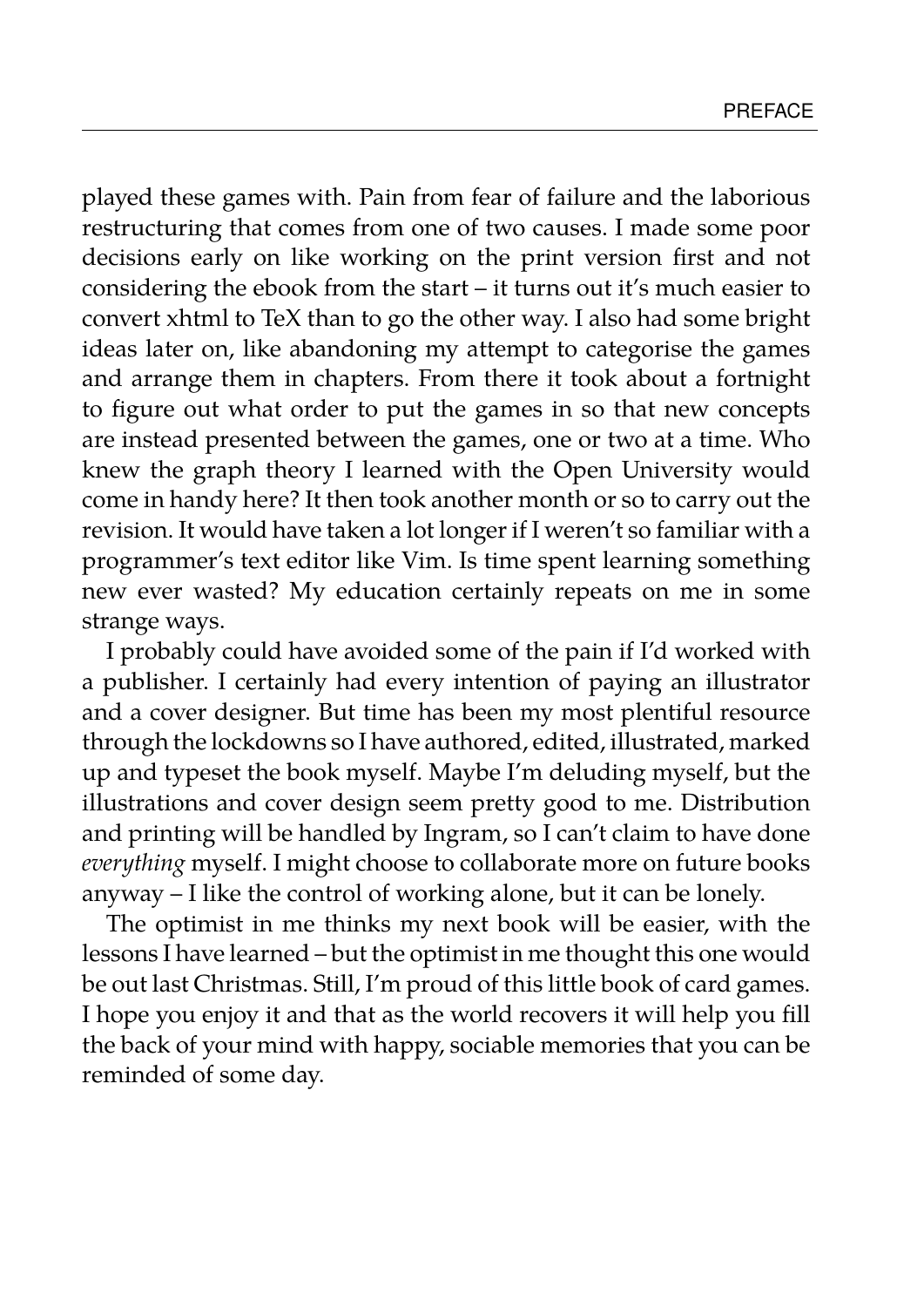## **Introduction**

Even in an age of smartphones and online games consoles, card games remain a popular pastime. Some folk are excited by the reckless buzz of casino games or the psychological duelling of high stakes poker. Others treat card games like a sport, playing large tournaments to find out who is "best". But for many people the appeal of card games is that they provide entertainment without preventing conversation – you can talk as little or as much as you like while you play.

This book contains games to suit such social players, whether you like to play with your family on a rainy afternoon, with a close friend or lover after work, or with guests between dinner and dancing. I played a lot of games with my brothers and parents as a child, with friends in my high school canteen, with flatmates at University, with new friends and old, and passing acquaintances… There are games here for two players and others to suit twelve or even more – recommended player numbers are listed in the contents.

It is a simple matter to carry a deck or two of cards in your pocket, handbag or luggage. Even if you forget them you will have to go some distance to get away from any store that would sell you some and further still before you couldn't get a deck delivered. Many games are easy to teach to new players, even past a language barrier. It is little wonder then that card games are so popular with backpackers and other travellers, or that so many of us remember holidays that have been salvaged from bad weather by a deck of cards. I might even go so far as to say that knowing a few good card games is a valuable life-skill.

Most of these games are classics and you may well know some of them already, perhaps under different names. For example if you are looking for CHASE THE ACE, then take a look at squiffy DANCER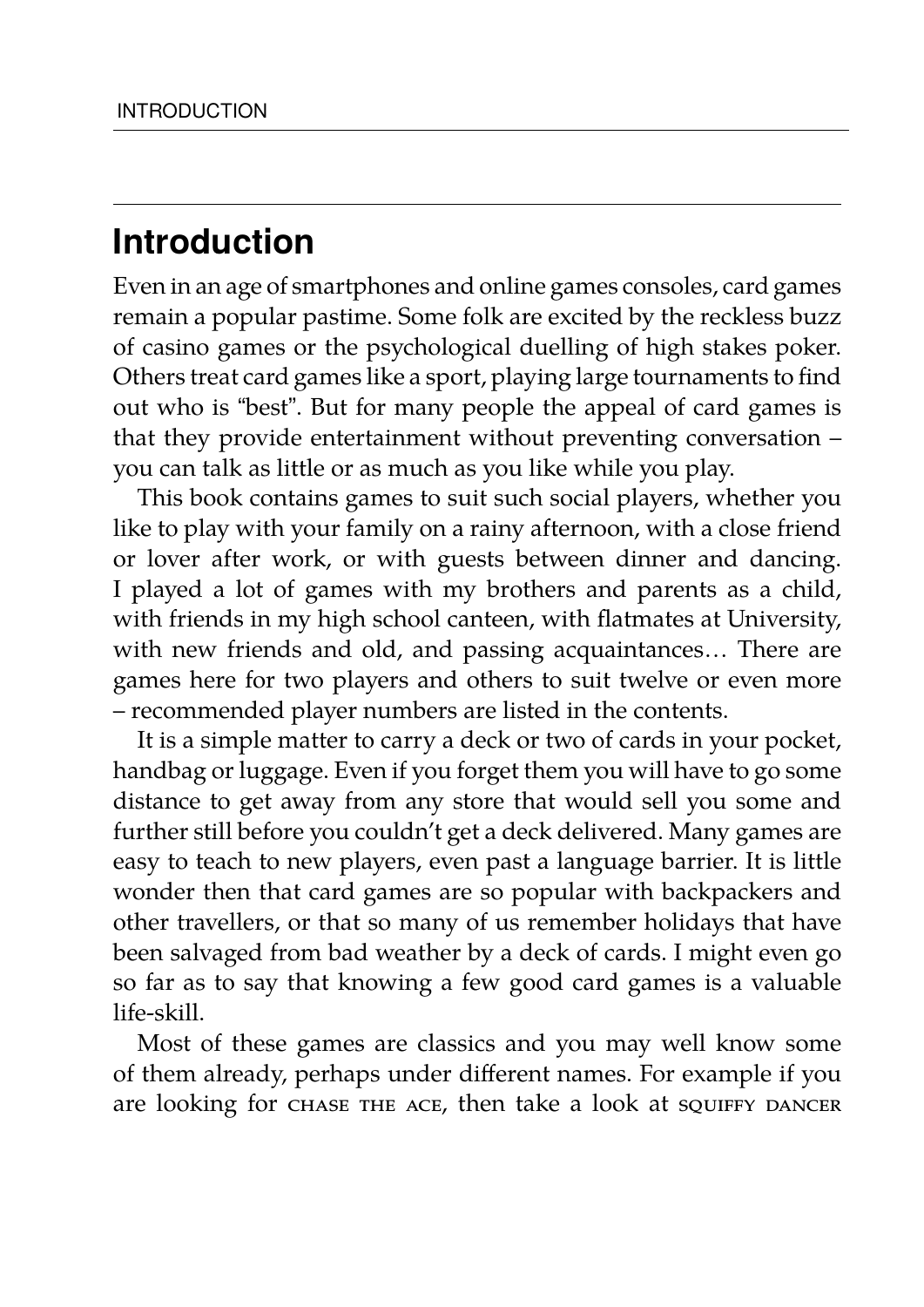(*page 31*), cuckoo (*page 36*) and shoot the moon (*page 68*), all of which are popularly known by that name. You might know knockout whist (*page 58*) as trumps or scrounge. And if it's a game with a rude name you are looking for then it might be stop the bus (*page 57*), PINHEAD (*page 120*) or RHAPSODY (*page 126*) – I decided to keep this book family friendly. You might also know games that are not in this book – these are my recommendations, not every game I could think of or research.

I made some minor modifications to a few games to make the rules more consistent between the games – typically to older games or those popular outside of the United Kingdom. These changes are mostly to how the games are scored. For example my scoring for BLIND DON (*page 97*) is simpler than the traditional game. I have proportionately lowered the scores for some games so that they may be scored with counters or cribbage boards.

There are a few games here that I invented myself – I hope you will find them as entertaining as the classics. Thirty one bones (*page 48*) is a 'push your luck' game for children, a cousin of simple casino games like pontoon and blackjack, which you will not find in this book. Trick brag (*page 81*) is a trick taking game in which three cards at a time are played by each player and the best combination wins. To complement the four player temporary alliance game solo whist (*page 155*), I created bigwig (*page 150*) for three players and plantagenet (*page 144*) for five.

There is a whole family of fishing games that is not widely known in the English speaking world, despite being popular globally. Many such games require a Spanish or Italian 40 card deck or a stripped down standard deck. So I created sum-RUN-SET (page 104) to use a 52 card deck and to be a little more approachable to those familiar with cribbage (*page 85*) and other north European games.

None of the games require gambling to make them fun and none should involve players saying "ssh, I'm trying to think!" or "sit back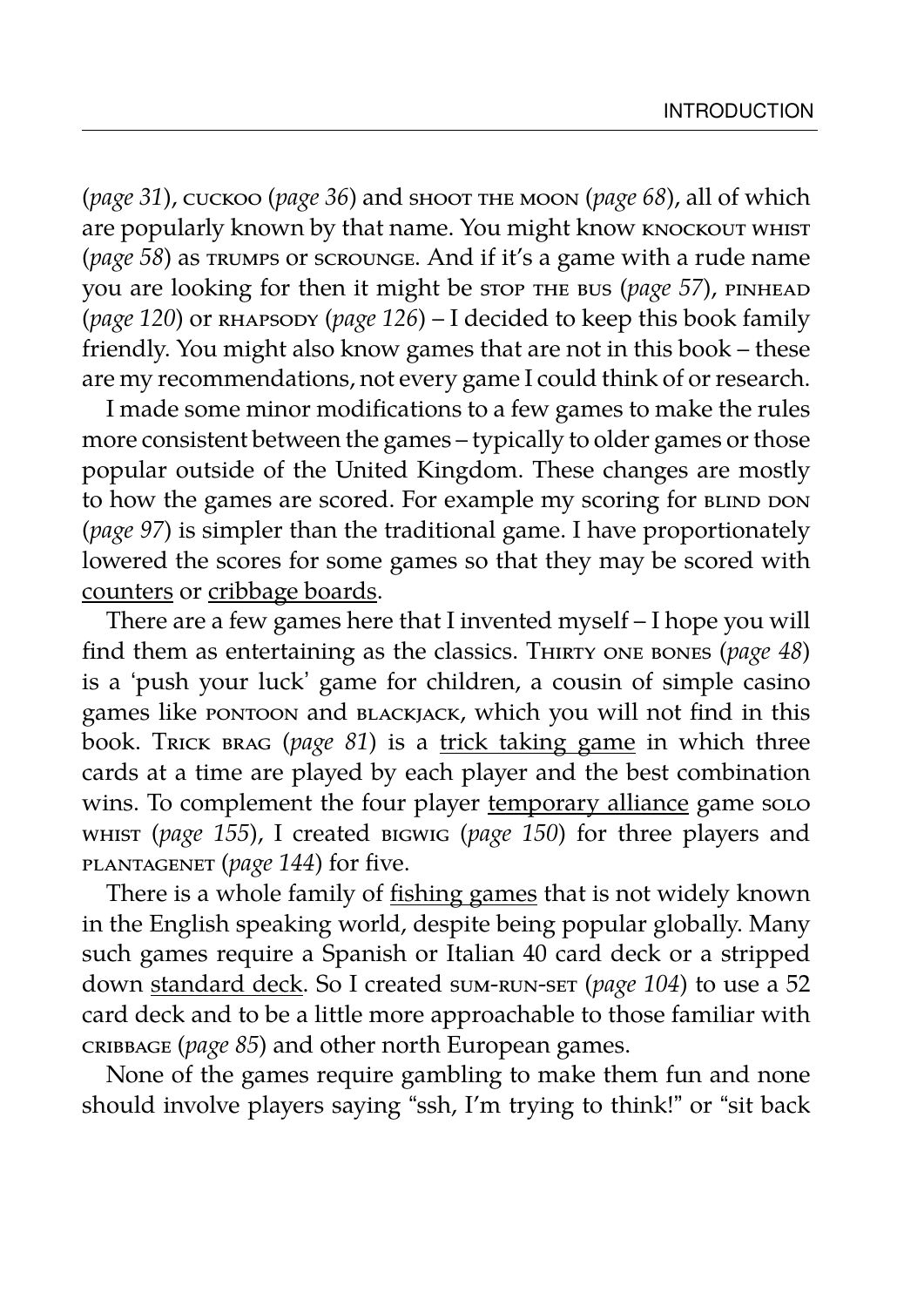everyone – my turn's going to take *ages!*" Which is not to say they are not interesting or strategic. I've also tried to avoid games that seem overly complex, with rules that are hard to remember and add little to the fun. That rules out just about any game that has been described as the 'national' game of anywhere, so no BRIDGE, SKAT OT EUCHRE. Try quinto (*page 111*) or bigwig (*page 150*) instead – their rules are simpler but they are just as deep.

The book begins with some simple games suitable to play with small children. The first five in particular require little more than the ability to recognise the symbols on the cards. From there each game only introduces one or two new concepts so if you learn each game in turn there should be no overwhelming information dumps. Of course this doesn't mean you can't skip ahead. Seven carp whist (*page 54*) might be a good starting point for adults who have never played card games before. Some of the earlier games are fun for grown ups too though – those included in compendium in the woods (*page 135*) in particular. Experienced card players might like to start around sum-run-set (*page 104*) or just take a look at the games they don't recognise. If you do find a game description confusing though, it might well be worth trying some of the earlier games first.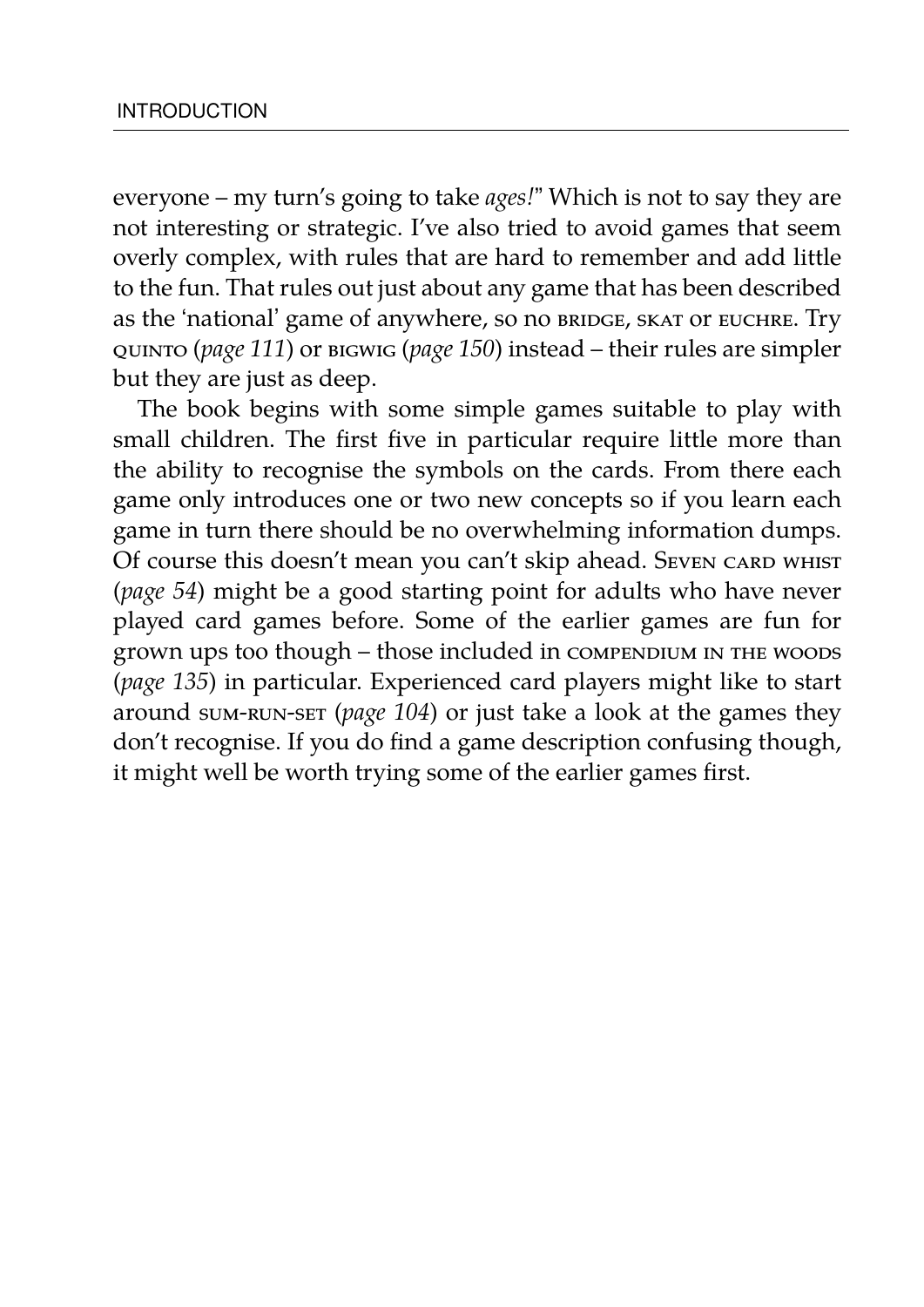## **Shuffling the pack**

'Shuffling' a pack of card jumbles the order and is normally done between pitches so that melds (*page 41*) are broken up and players don't know which cards are coming. There are many ways to do this and I'm going to briefly describe three of them here. Try to avoid methods you may have seen that involve excessive bending of the cards and lots of noise. That's for show-offs and magicians, and if you make a rough job of it and put creases in someone else's deck it may annoy them.

If the cards get sticky or worn at the edges then the pack may become harder to shuffle. You can get a lot of games out of a deck of playing cards, but they don't last forever.

## **Pack to pack**

This method requires the least dexterity to perform and is more random and less damaging to the cards than spreading them all over the floor and picking up a few at a time. It is good for children and if some disability prevents you shuffling in other ways then you may find this easier. Simply place the pack face down on the table and move a few cards from the top to start a new pack next to it. Then you repeatedly move a few cards from the top of the old pack to the top of the new one until they have all been transferred.

You'll need to do this about five times to properly randomise the deck. The methods below are essentially just quicker versions of this one. The only difference is how the two decks are held in the hands to make quicker shuffles possible.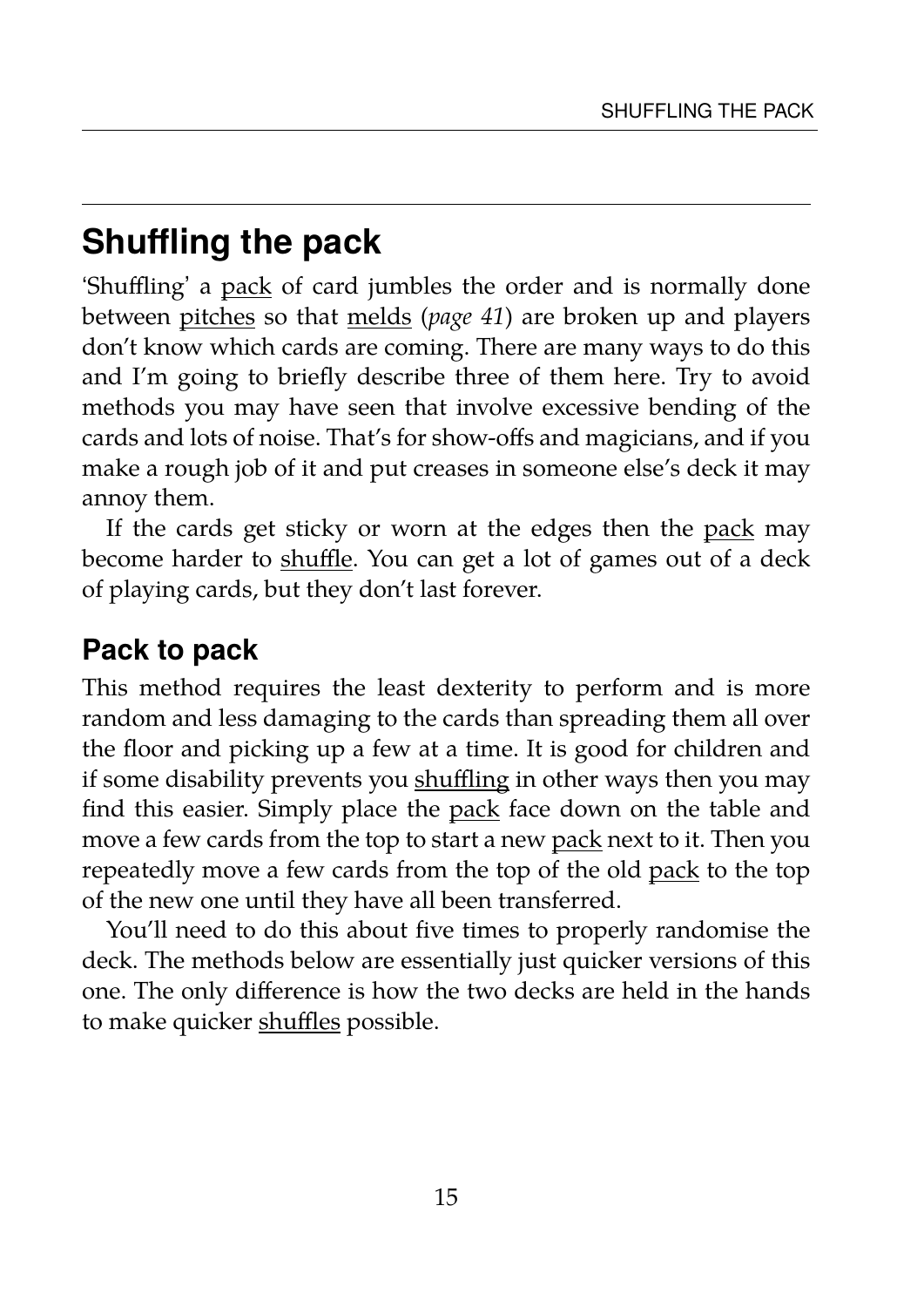### **The overhand shuffle**

Hold the pack in your off hand by the short edges, with your fingers pointing upwards, and reach across the top of the pack with the thumb of your dominant hand to take a few cards at a time. Drop these small packets into your dominant hand to form a new pack.

A variation on this is to shift your grip on the old pack to release a few cards from the top and then flick your wrist to launch them over to the other hand. I have seen a one-armed player shuffle by throwing the packets down on to the table, presumably after a fair bit of practice.

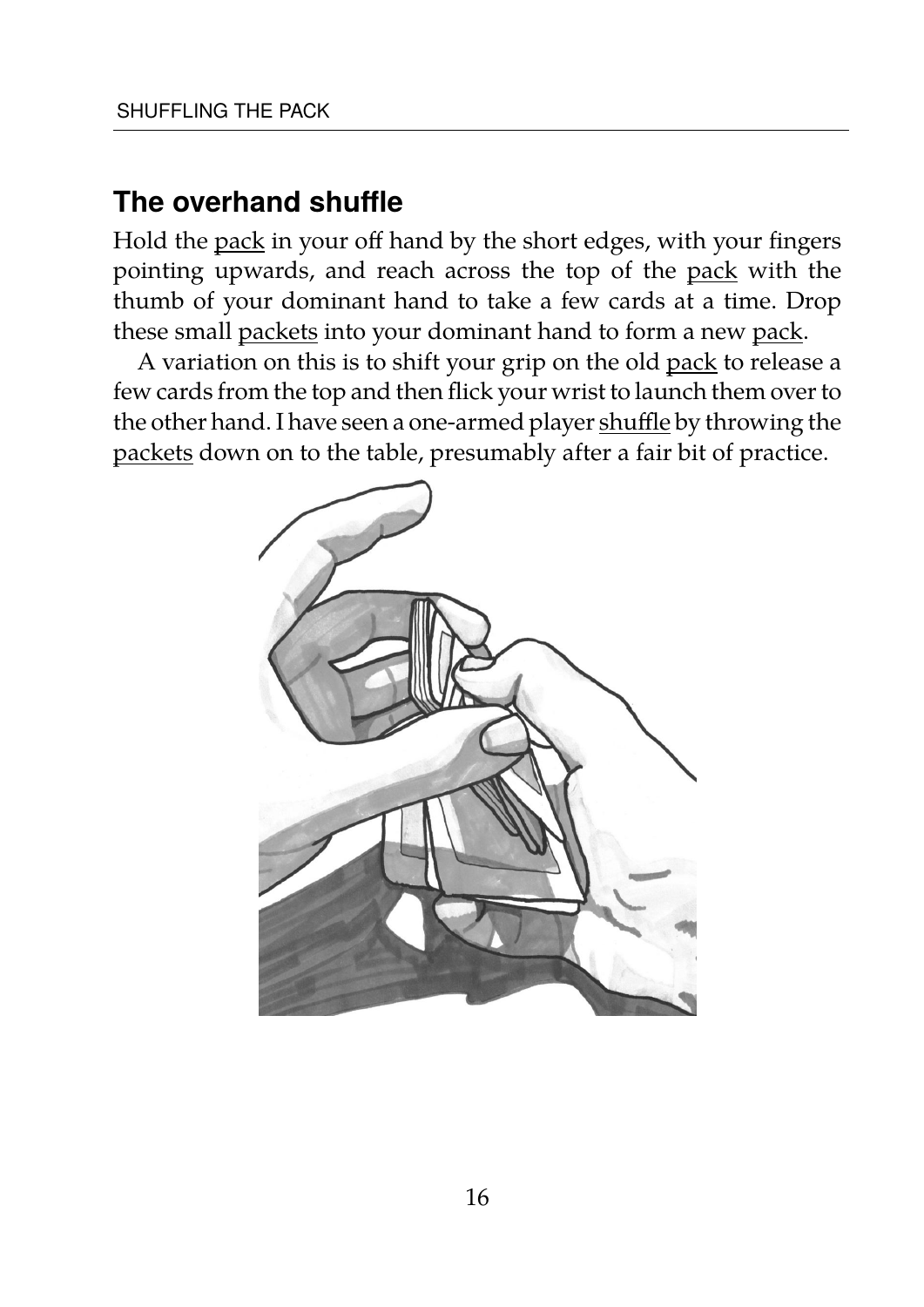## **The Indian shuffle**

Also known as the 'Hindu shuffle'. Hold the old pack by the long edges, with your fingers pointing down. Then bring your dominant hand underneath the old pack and lift a few cards off the top. You can lift these cards slightly with the index finger of your other hand to make it easier to grab them - very quick shuffles are possible with a bit of practice. Move your hands apart before dropping the packet into your dominant hand.

When you finish one shuffle put the cards back in your off hands and square them up for the next.

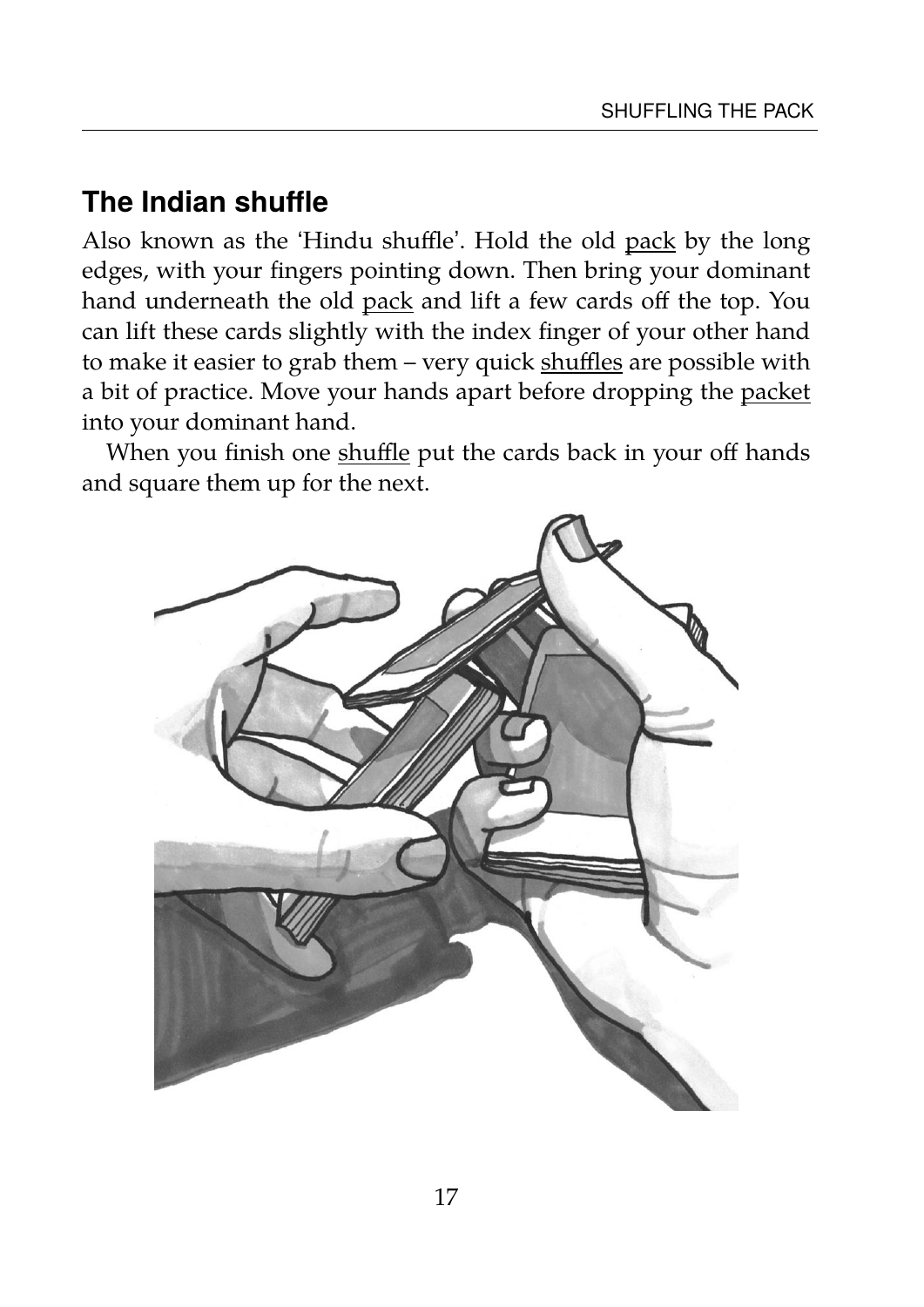## **Playing in turn**

In most card games each player takes a 'turn' before the player to their right or left takes the next turn. In northern Europe the turn normally passes to the left (clockwise), but around the world many players expect play to pass to the right. As long as everyone agrees it doesn't matter which way you go.

## **Snap** (2–10 players)

Often the first card game taught to small children, it doesn't get much simpler than snap. I'll describe the rules as simply as possible here – see general rules for capture games (*page 22*) for some extra rules to prevent cheating that aren't normally needed when playing with small children.

## **The pack**

A 52 card standard deck. That is four suits of Ace, Two to Ten, Jack, Queen and King – no Jokers, bridge score cards or anything else.

## **How to play**

#### **1. Deal**

Share the pack out evenly between the players. It doesn't matter much if some players have one extra card – or a few extra if you're not too competitive.

Hold your cards together in one hand, face down. You must not peek at your cards before playing them.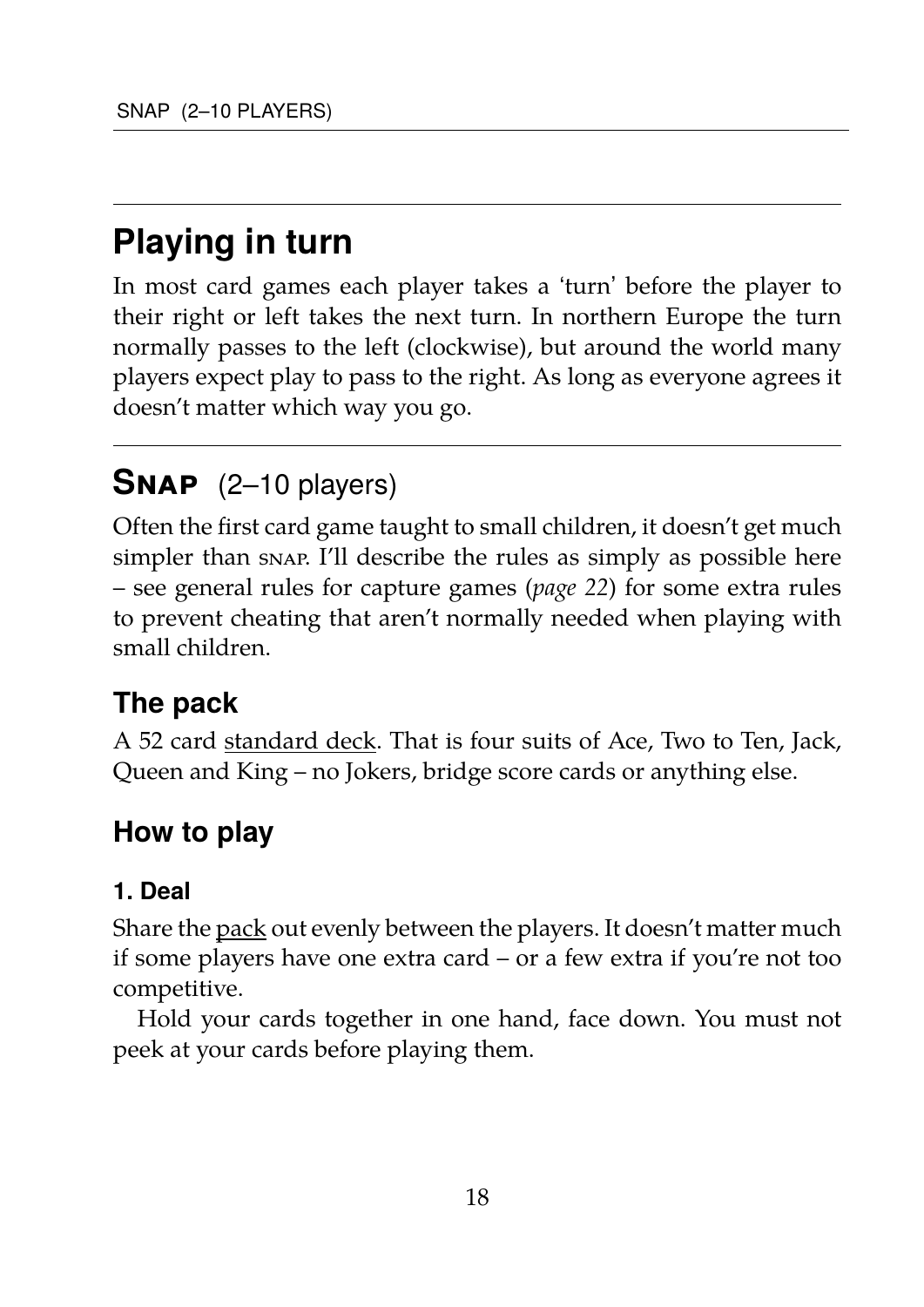#### **2. Lay cards down in turn**

In turn, lay your top card down in the center of the table or play area, on top of any cards already played.

#### **3. Snap**

When the card just played has the same letter or number as the one it is laid on top of, then any player may slap the pile and call "snap!" If you are the first to do so, you capture the pile. Tidy the pile, turn it over and place it under your other cards. The player *after* the one who captures the cards takes the next turn.

#### **4. The winner**

The game may end when one player runs out of cards, when one player has all the cards, when an agreed time is reached, when Mum says so… If you have the most cards when the game is over then you win.

## **Packs, packets and piles**

In this book 'pack' refers to the set of cards used to play a game, whereas a 'deck' is the set of cards typically sold or stored together. So in snap (*page 18*) the pack is a 52 card standard deck with no Jokers – although you could play the game with any deck where the cards may be paired. In BLIND DON (*page 97*), not only the Jokers but also the Twos, Threes, Fours and Fives are removed from a standard deck to make a 36 card pack. In other games several decks may be shuffled together to form a larger pack typically when playing with more than about five players.

A 'packet' is some subset of a pack, such as the cards each snap player holds in their hand, and a 'pile' is a packet on the table or floor. Generally this will either be a 'discard pile' for cards that are not needed again until the pack is shuffled, or a trick like the pile in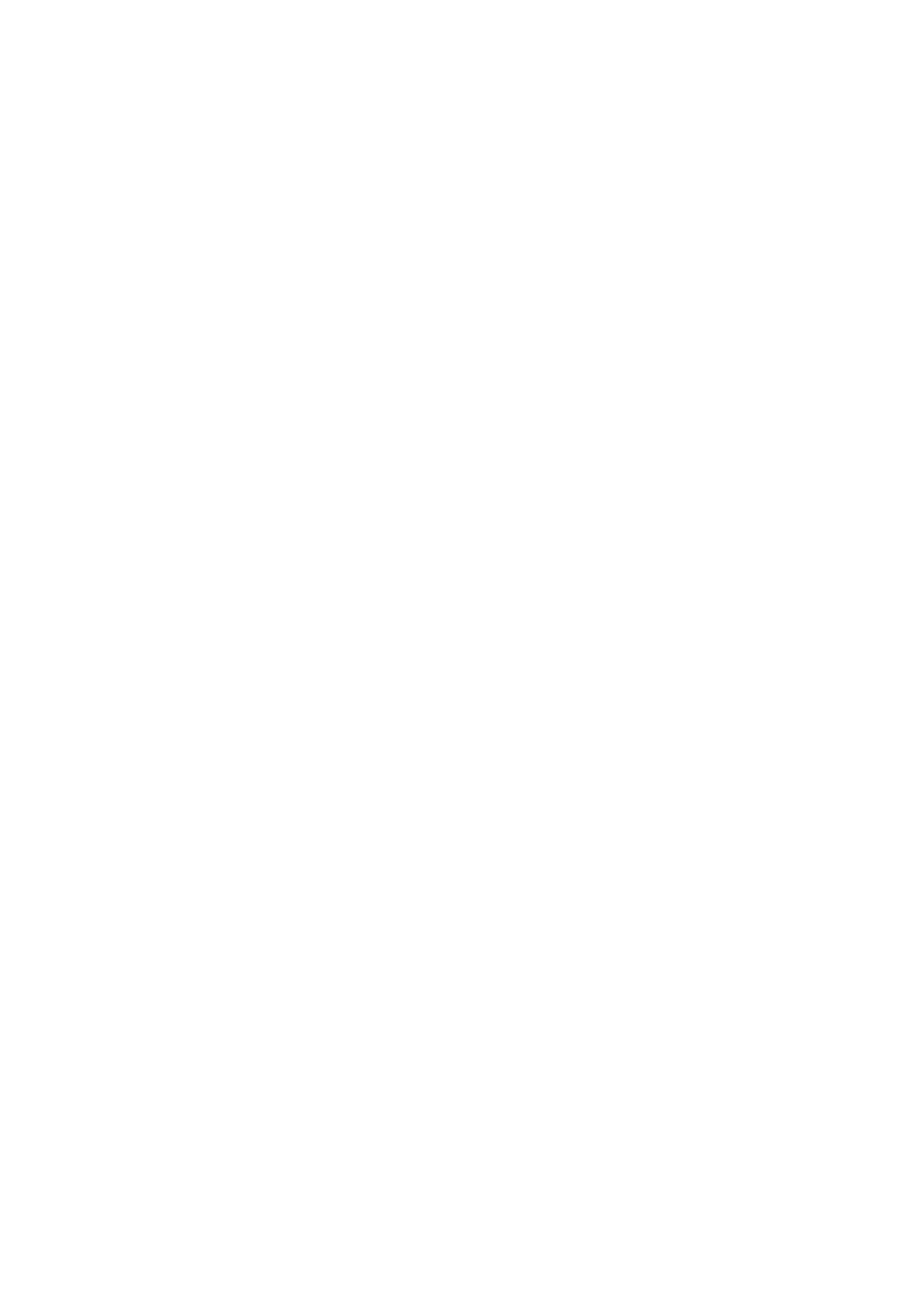**Loser(s) stay on** (Slightly more players than would normally play

a game)

Just like winner(s) stay on, but it is the winner(s) that sit out the next pitch. This is perhaps most common amongst gamblers.

### **Never ending games**

A couple of games in this book have their own rules for 'never-ending games'. These aren't quite leagues, as there is no overall winner but I think they deserve a mention here:

```
Never-ending space race (page 70)
For shoot the moon.
```
**Never-ending rhapsody (***page 128***)**

## **SUM-RUN-SET** (2–5 players)

This is a game of my own design that takes ideas from several similar fishing games (*page 33*) played around the Mediterranean and elsewhere such as the Italian scopa and cicera, Moroccan ronda or Ecuadorian cuarenta. Casino is the best known version in English speaking countries in spite of being a particularly complicated example. Sum-run-set is designed to be fun and easy to learn – especially if you are familiar with cribbage (*page 85*).

## **The pack**

A 52 card standard deck. *Aces low.*

I like to score the game on a cribbage board (*page 82*) but you could use a tally sheet (*page 84*) instead.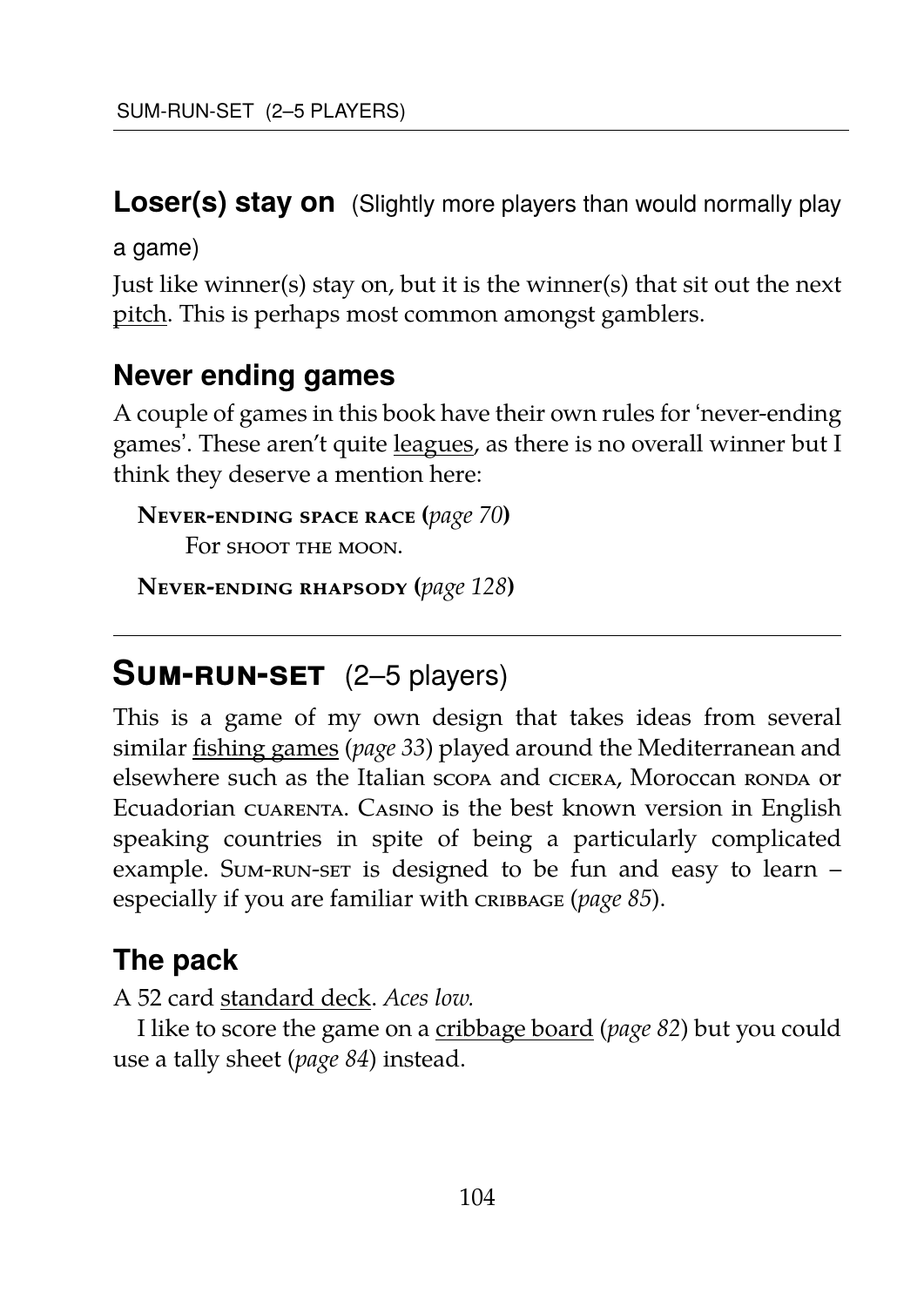## **A pitch**

#### **1. Deal the pond**

Deal some cards face up to the table to start the pond (*page 33*). Start with a four card pond for two to four players or a seven card pond for five players.

#### **2. Play hands**

Multiple hands (*page 28*) are played for each pitch, with the same younger and elder hand, and without collecting the cards or shuffling the deck in between. For each hand:

#### *1. Deal*

Deal four cards each for a two to four player game, or three each for a five player game.

#### *2. Fish*

In turn, play one card from the hand. This may capture cards from the pond as follows:

#### **Sum**

A pip card (*page 25*) may capture any number of cards that add up to its face value. For example, a Nine may take a Four and a Five – or a Six, a Two and an Ace. Face cards (*page 25*) can capture cards that add up to 15, but that doesn't include using them to capture a different rank of face card. You score **2 for a sum**, no matter how many cards you capture.

#### **Run**

A pip card may capture two or more pip cards that form a continuous sequence with it – a run of three or more. So a Three may capture a Four and a Five; or an Ace, a Two and a Four. The only run that can contain face cards is the three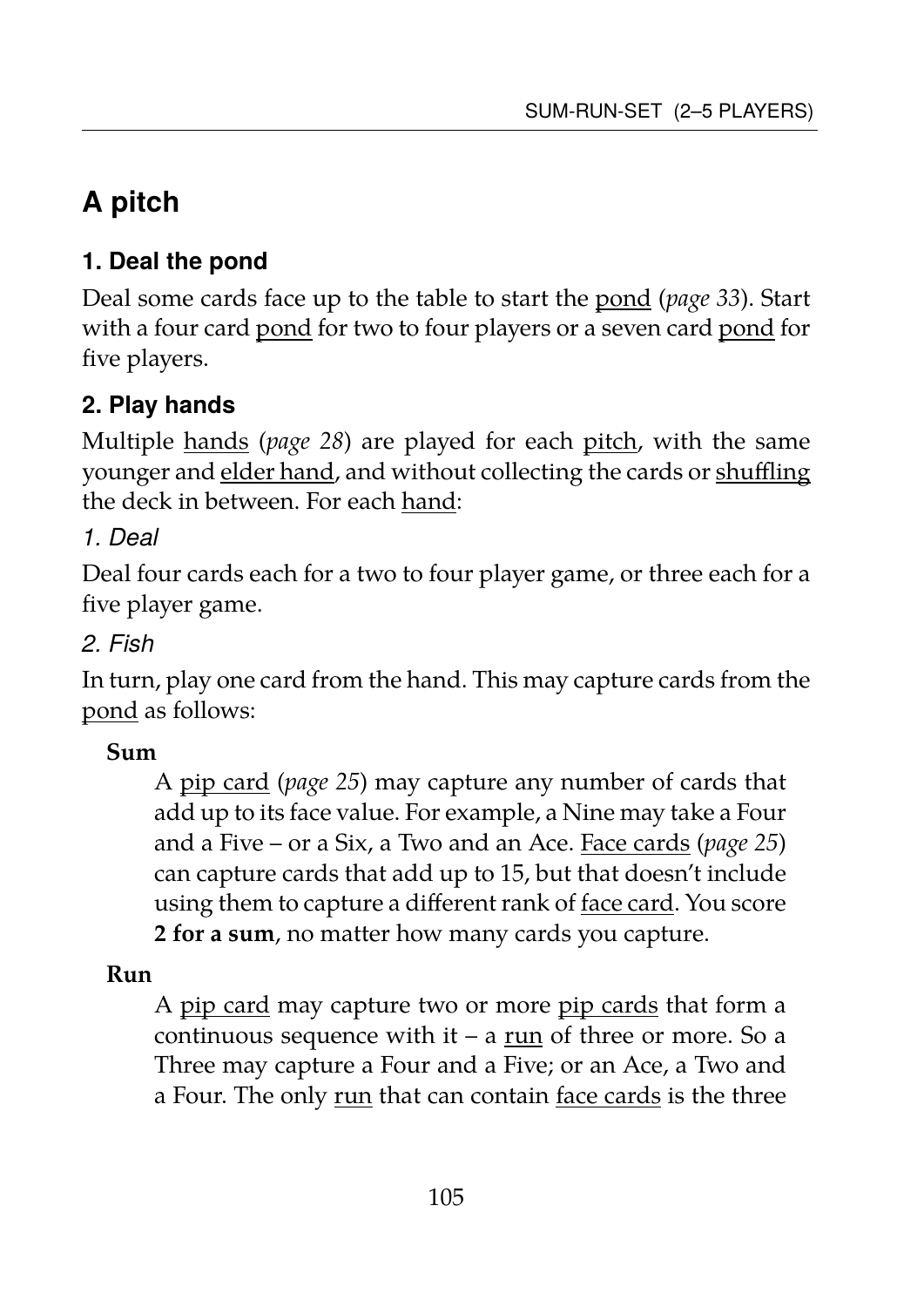card run Jack, Queen, King. You score **1 per card in a run**, including the capturing card. If all the cards have the same suit then score **2 per card in a running flush**.

**Set**

Any card may be used to capture any number of cards of the same rank. The score depends on whether that makes two, three or four cards. You should peg **2 for a pair, 6 for a prial or 12 for a mournival (***page 41***)**.

Points for the captures should be pegged/tallied immediately. If no capture is possible, or if the player chooses not to capture for whatever reason, then the played card is placed face up on the table as part of the pond.

There are two more ways to score points during the pitch:

**Fall**

If the previous player does not capture and you capture the card they just played then peg **2 for a fall**. It doesn't matter if a new 4 card hand has been dealt in the meantime.

#### **Sweep**

If you empty the pond by capturing all face up cards then peg **2 for a sweep**.

If you empty the pond after the previous player played without capturing then you can score for both a sweep and a fall.

#### **3. End of the pitch**

Assuming no one pegged out (*page 83*) during play then there are more points to score at the end of the pitch:

#### **Most cards**

Whichever player or partnership captured the most cards gets **3 for cards**.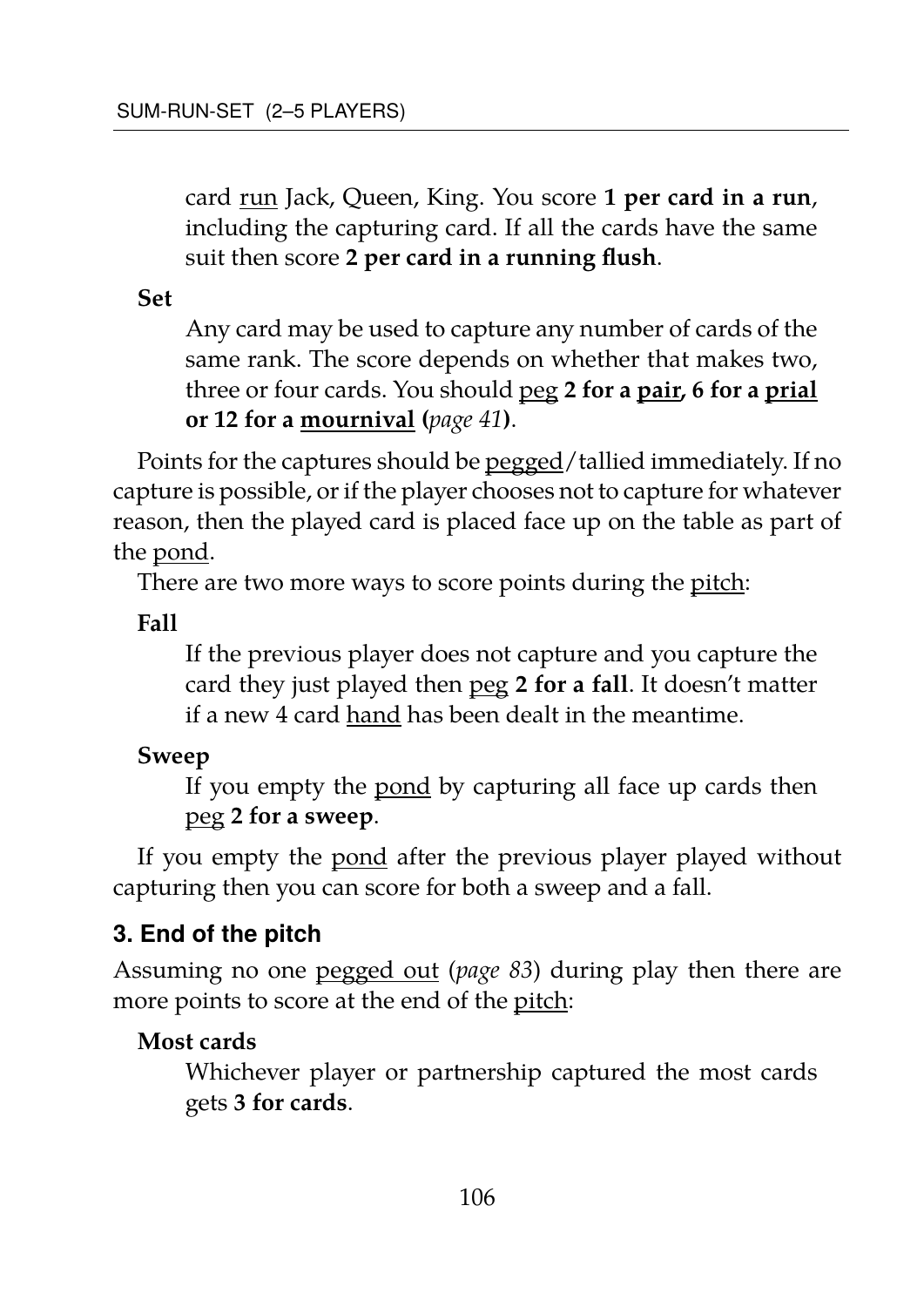#### **Most honours**

Whichever player or partnership captured the most Fives, Tens and Kings gets **5 for honours**. Honours (*page 66*) are scored for *after* most cards, so if a player pegs out with 3 points for most cards then it is too late to score 5 for honours.

## **Match play**

For a single round play three or four legs – first to 91 or 121 points wins. This normally happens during play because more points tend to be pegged when captures are made than for most cards and honours at the end of the pitch.

For a longer match I'd recommend three leg, 91 point rounds scoring 1 match points for a win, plus 1 for each player lurched (*page 84*). First to 5 or 8 match points wins.

### **Fixed partnerships** (4 players)

If you want to play with fixed partnerships (*page 70*) then peg both players scores together during the pitch. At the end of the pitch the *player* with the most cards wins 3 points for their partnership, then the *partnership* with most honours between them gets 5 points. If one partnership lurches the other then they score 1 for the win and 1 for each *player* lurched – 4 match points altogether.

## **League play** (4–5 players)

A clockwiser league (*page 102*) can be used to mix up partnership matches, and this is how I prefer to play with four players. You could also add a fifth player using an outsider league (*page 101*) if you enjoy partnership play enough to each sit out every fifth pitch. A league of 2 player pitches is possible too, but I would normally only play that way as part of a puo's compendium (*page 115*) match.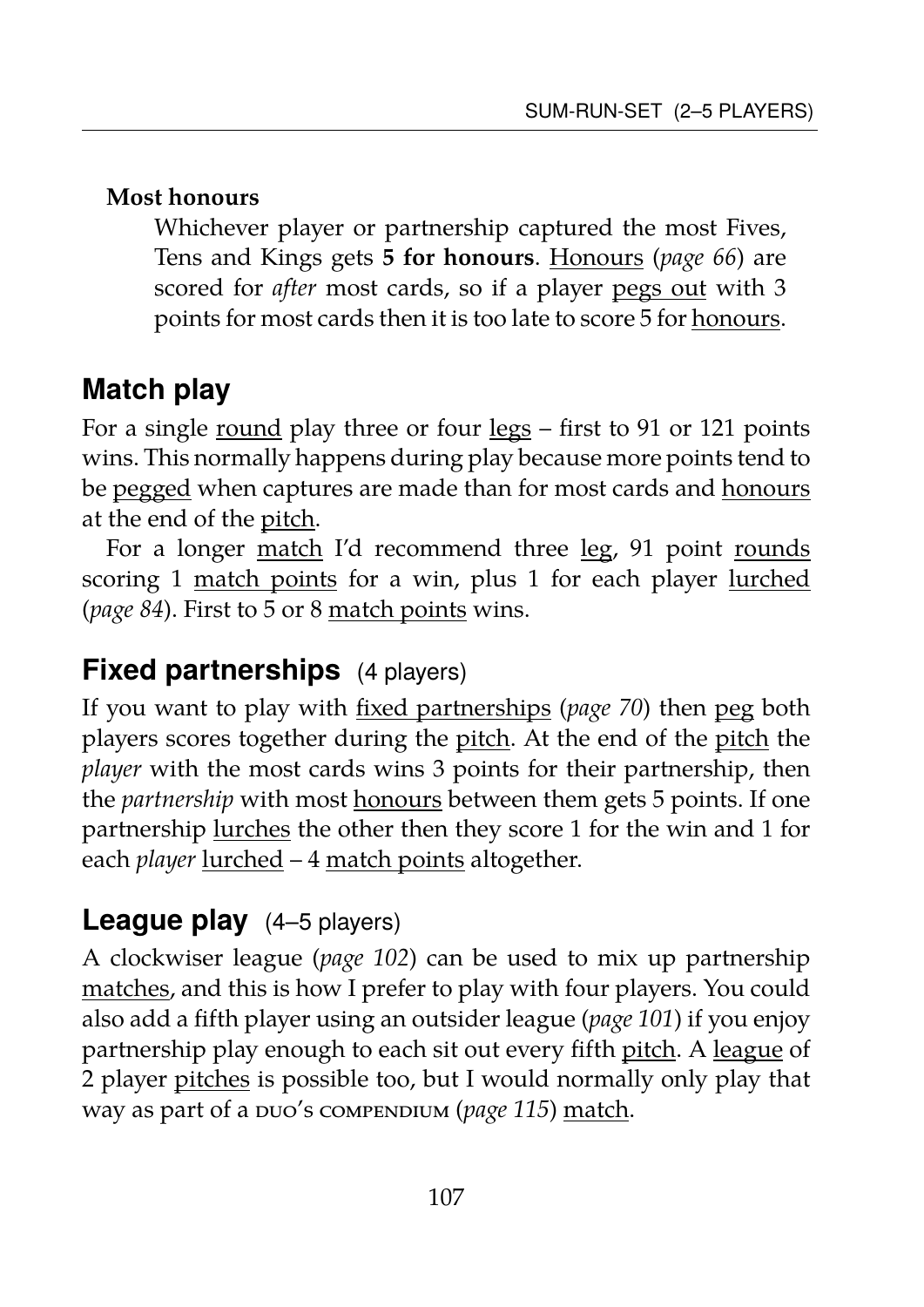## **GIN RUMMY** (2 players)

A popular form of two player rummy that originated somewhere in North America. Various people are sure they know who created it but there seems to be no consensus. If this is nothing like the gin rummy you know you've probably been taught 500 rum under the wrong name – a game I haven't included because of the tendency for a player to take a very long turn while the others can only wait.

## **The pack**

A 52 card standard deck, *Aces low.*

## **A pitch**

### **1. Deal**

The winner of each pitch becomes younger hand for the new pitch and deals – unless you prefer a Chinese deal (*page 31*). Deal 10 cards to each player, turn one over to start the discard pile and place the stock next to it.

### **2. First turn**

#### *1. Elder hand*

If you lost the previous pitch – or are elder hand in the first – then you may either take the upcard or refuse it.

#### *2. Younger hand*

If your opponent refuses then you may take the upcard or refuse it.

#### *3. Discard*

If either of you take the upcard, discard one card face up in its place to end the first turn.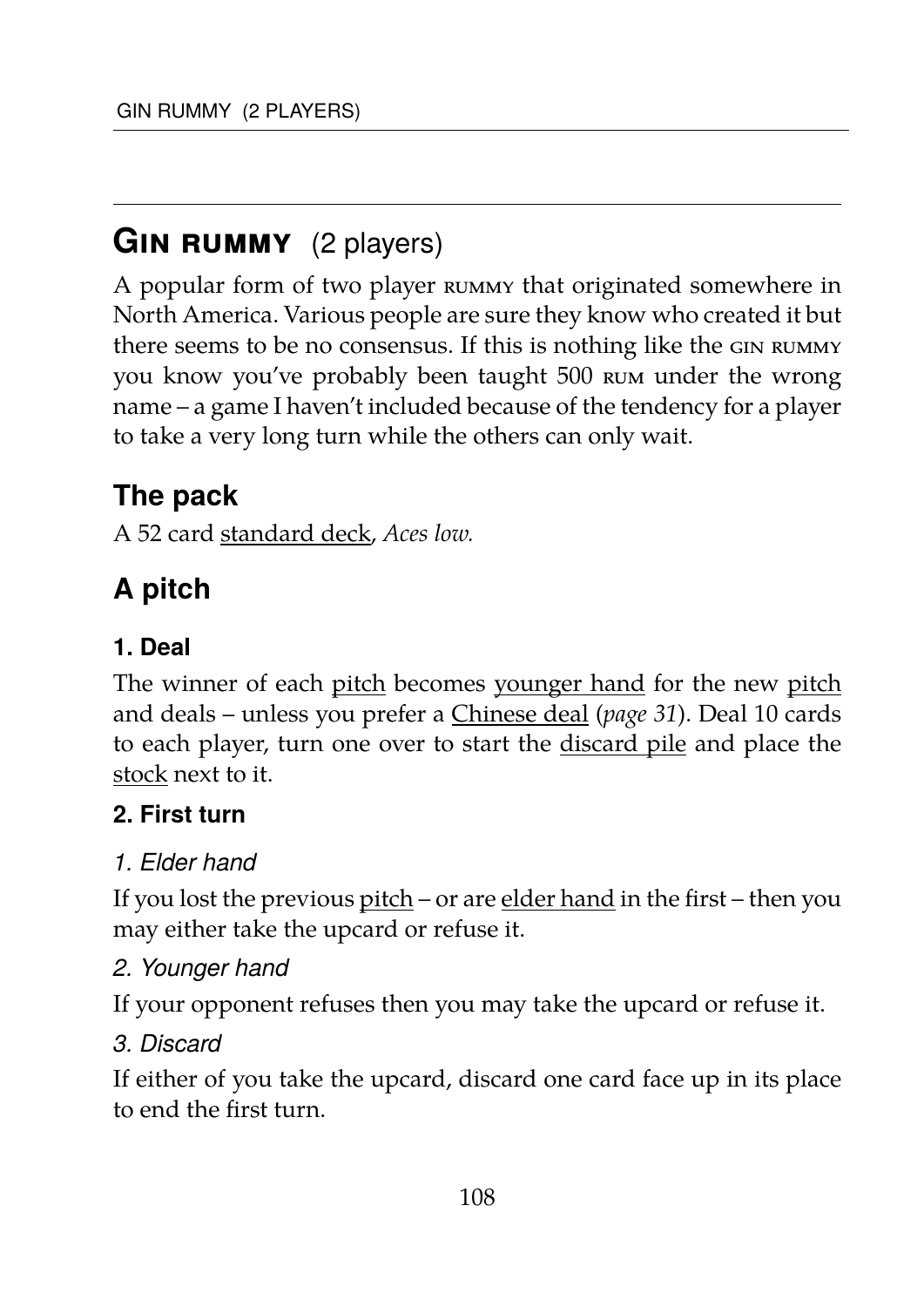### *4. Elder hand*

If you both refused then elder hand takes the top card of the stock and discards one card.

### **3. Draw one, discard one**

Unlike most rummy games you hold on to your runs and sets until the end of the pitch. So a normal turn simply consists of drawing a card from the stock or pile and discarding one to the pile. You can't peek at the stock card then change your mind and take the face up card from the pile. Your aim is to reduce the points value of your deadwood.

### **Deadwood**

You should keep an eye on how much deadwood (*page 64*) you have remaining outside your runs and sets. Pip cards (*page 25*) are worth 1 point per pip and all face cards (*page 25*) are worth 10 points.

## **4. Ending the pitch**

Either player may bring the pitch to an end on their turn if they will have less than 10 points of <u>deadwood</u> after discarding, either by knocking (*page 57*) or 'going gin':

### *1. Discard face down*

Discard face down on top of the pile to indicate that you are ending the pitch.

### *2. Call*

If you have no deadwood at all after discarding then call "gin" as you discard, with 1–10 points of deadwood call "knock" or rap your knuckles on the table.

### *3. Lay down*

After either knock or gin you both lay down (*page 41*) your melds (*page 41*).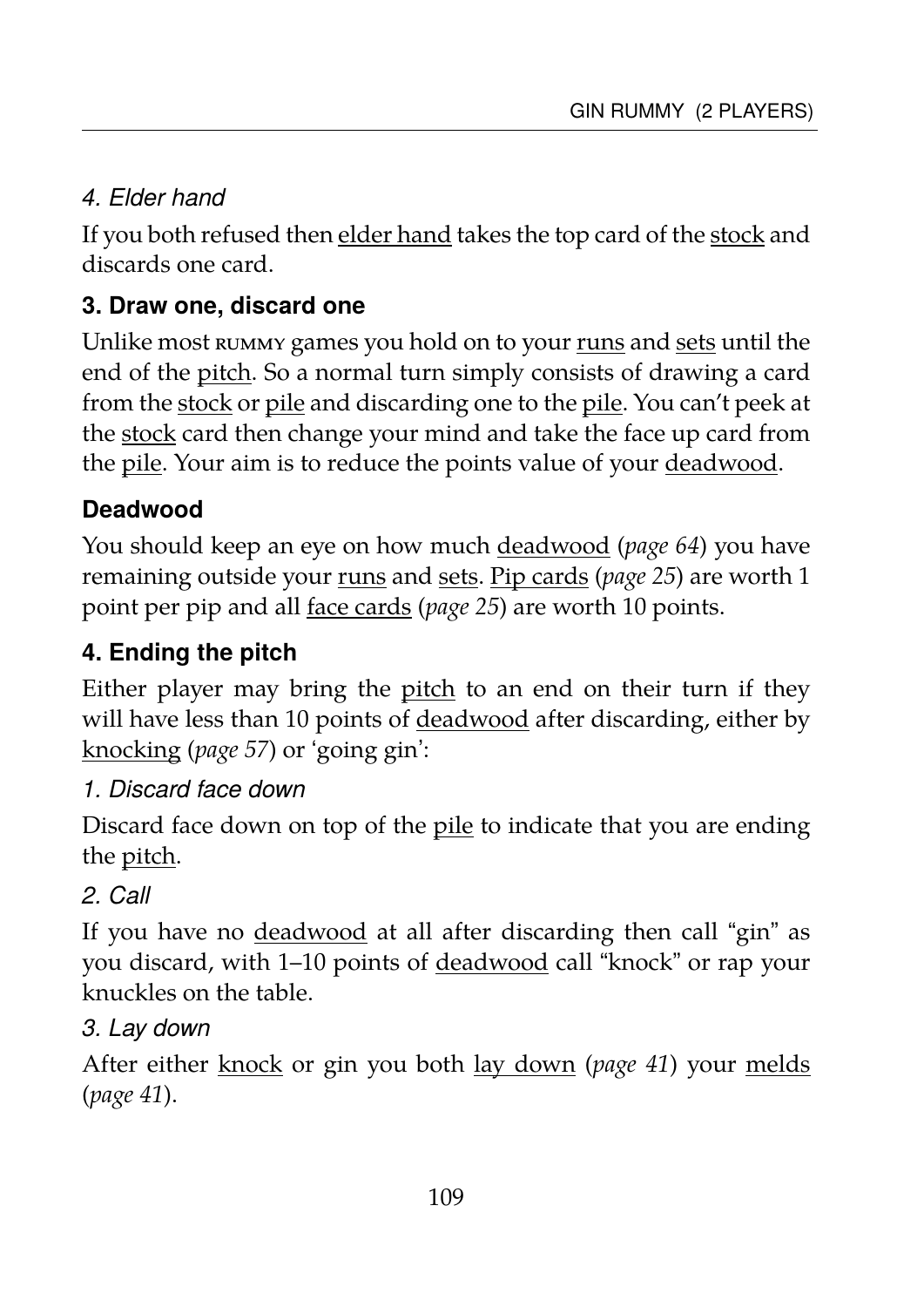#### *4. Defender lays off?*

If your opponent knocked, but did *not* call "gin" then you have the opportunity to lay off (*page 41*) cards from your deadwood on to their melds. You may not swap their cards around. The knocker does not get to lay off on the defender's (*page 23*) melds.

#### **5. Scoring**

#### *1. Score the difference*

If you had the least deadwood then subtract yours from your opponents and score the difference.

#### *2. Gin bonus*

If you went gin you also score a 20 point bonus.

#### *3. Undercut bonus*

If your opponent knocked but after any laying off you have the least deadwood, then you have 'undercut' them. You score a 10 point bonus.

## **Match play**

Points are scored for each pitch and a running total is kept for each player. Traditionally the first player to 100 points wins. But I suggest playing three legs of a cribbage board (*page 82*) – first to 91.

There's a little more to it for gamblers. The winner of each pitch must be noted. When one player reaches 100 points then they add 100 bonus points to their score, 200 if their opponent failed to score a single point. Then both players add 20 points to their score for each pitch they won, the 'box bonus'. Finally the difference between the scores is worked out and an amount proportional to this is paid by the loser to the winner. The value of each point must be agreed before the game.